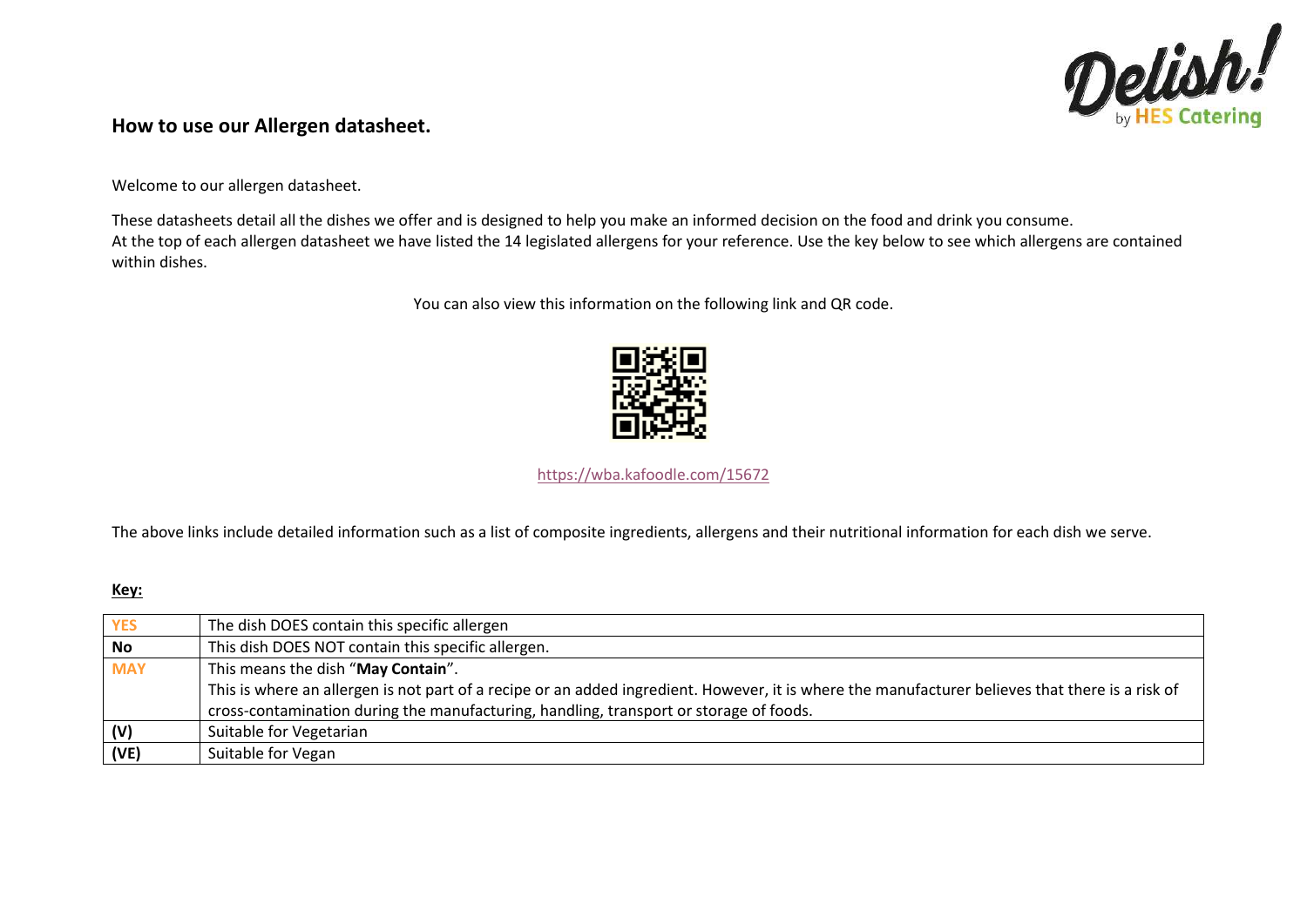# **All Sites Allergen Datasheet** Menu Group: **Primary Spring Summer Menu 2022 - Week 1** Menu: **Any Menu**

|                                                   | Gluten     | Gluten: Mystead |            | Gluten: Baris<br>Glaten: River |     | Gluten, Oaks | Crustecements<br><b>E</b> SOS | Kist      |    | Peanus<br>Soula | Milk       | Nuts | Nuts. |           | Notis: Hyden My<br>$N_{U_{1S}^*}$ | Walnut<br>Nats. | Casheup | Nuts: Pecon | Nutri, Brazil | Nutes Passage | Nurs, Macagami | Supply of option<br>Sessine Seeds | Montuscs  | Celent | Mustard    | $\langle \iota_{\!\scriptscriptstyle\mathcal{W}\! \scriptscriptstyle\mathcal{P}}\rangle_{\!\scriptscriptstyle\mathcal{P}}$ |
|---------------------------------------------------|------------|-----------------|------------|--------------------------------|-----|--------------|-------------------------------|-----------|----|-----------------|------------|------|-------|-----------|-----------------------------------|-----------------|---------|-------------|---------------|---------------|----------------|-----------------------------------|-----------|--------|------------|----------------------------------------------------------------------------------------------------------------------------|
| <b>50 50 Rice</b>                                 | No         | No              | No         | No                             | No  | No           | No                            | No        | No | No              | No         | No   | No    | No        | No                                | No              | No      | No          | No            | No            | No             | No                                | No        | No     | No.        | No                                                                                                                         |
| <b>Baked Beans</b>                                | No         | No              | No         | No                             | No  | No           | No                            | No.       | No | No              | No         | No   | No    | No        | No                                | No              | No.     | <b>No</b>   | No.           | No            | No.            | No                                | No        | No     | No.        | No                                                                                                                         |
| <b>BBQ Chicken</b>                                | No         | No              | No         | No                             | No  | No           | No                            | No        | No | No              | No         | No.  | No    | No        | No                                | No              | No.     | No          | No.           | No            | No.            | No                                | No        | No     | No         | No                                                                                                                         |
| <b>BBQ Chicken (H)</b>                            | No         | No              | No         | No                             | No  | No           | No                            | No        | No | No              | No         | No   | No    | No        | No                                | No              | No.     | No          | No            | No            | No             | No                                | No        | No     | No         | No                                                                                                                         |
| <b>Beetroot</b>                                   | No         | No              | No         | No                             | No  | No           | No                            | No.       | No | No              | No         | No   | No    | No        | No                                | <b>No</b>       | No.     | No          | No.           | No            | No.            | No.                               | <b>No</b> | No     | No.        | No                                                                                                                         |
| <b>Broccoli</b>                                   | No         | No              | No.        | No                             | No. | No           | No                            | No.       | No | No              | No         | No.  | No    | <b>No</b> | No.                               | <b>No</b>       | No.     | No.         | No.           | -No           | No.            | No                                | No        | No     | No.        | No                                                                                                                         |
| <b>Carrots</b>                                    | No         | No              | No         | No                             | No  | No           | No                            | No        | No | No              | No         | No.  | No    | No        | No                                | No              | No.     | No          | No.           | No            | No             | No                                | No        | No     | No         | No                                                                                                                         |
| <b>Cauliflower</b>                                | No         | No              | No         | No                             | No  | No           | No                            | No        | No | No              | No         | No   | No    | No        | No                                | No              | No      | No          | No            | No            | No             | No                                | No        | No     | No         | No                                                                                                                         |
| <b>Cheese Baguette</b><br><b>Malted Wheat (V)</b> | <b>Yes</b> | <b>Yes</b>      | <b>Yes</b> | <b>Yes</b>                     | No  | No           | No                            | <b>No</b> | No | No              | <b>Yes</b> | No.  | No    | No.       | No.                               | No              | No.     | No.         | No.           | No            | No             | No                                | No        | No     | No         | No                                                                                                                         |
| <b>Cheese Baguette</b><br>White (V)               | <b>Yes</b> | <b>Yes</b>      | No         | <b>May</b>                     | No. | No           | No                            | No.       | No | No              | <b>Yes</b> | No.  | No    | No.       | No.                               | No.             | No.     | No.         | No.           | No            | <b>May</b>     | No.                               | <b>No</b> | No     | No.        | No                                                                                                                         |
| <b>Cheese Baguette</b><br>White (VE)              | <b>Yes</b> | <b>Yes</b>      | No         | <b>May</b>                     | No  | No           | No                            | No.       | No | No              | No         | No.  | No.   | No.       | No                                | No.             | No l    | No.         | No.           | No.           | <b>May</b>     | No.                               | No        | No     | No.        | <b>No</b>                                                                                                                  |
| <b>Cheesy Leek</b><br>Pasta (V)                   | <b>Yes</b> | <b>Yes</b>      | No         | No                             | No  | No           | No                            | No.       | No | <b>May</b>      | <b>Yes</b> | No.  | No    | <b>No</b> | No.                               | No              | No.     | <b>No</b>   | No.           | No            | No             | No                                | No        | No     | <b>Yes</b> | No                                                                                                                         |
| <b>Cheesy Tomato</b><br>Pasta (V)                 | <b>Yes</b> | <b>Yes</b>      | No         | No                             | No  | No           | No                            | No.       | No | No              | <b>Yes</b> | No.  | No    | No        | No.                               | No.             | No.     | No.         | No.           | -No           | No.            | No.                               | No        | No     | No.        | -No                                                                                                                        |
| <b>Cherry Tomatoes</b>                            | No         | No              | No         | No                             | No  | No           | No                            | No.       | No | No              | No         | No.  | No    | No        | No                                | No              | No      | No.         | No            | No            | No.            | No                                | No        | No     | No.        | -No                                                                                                                        |
| <b>Coleslaw</b>                                   | No         | No              | No         | No                             | No  | No           | <b>Yes</b>                    | No        | No | No              | No         | No   | No    | No.       | No.                               | No              | No.     | No          | No.           | No            | No             | No                                | No        | No     | No         | No                                                                                                                         |

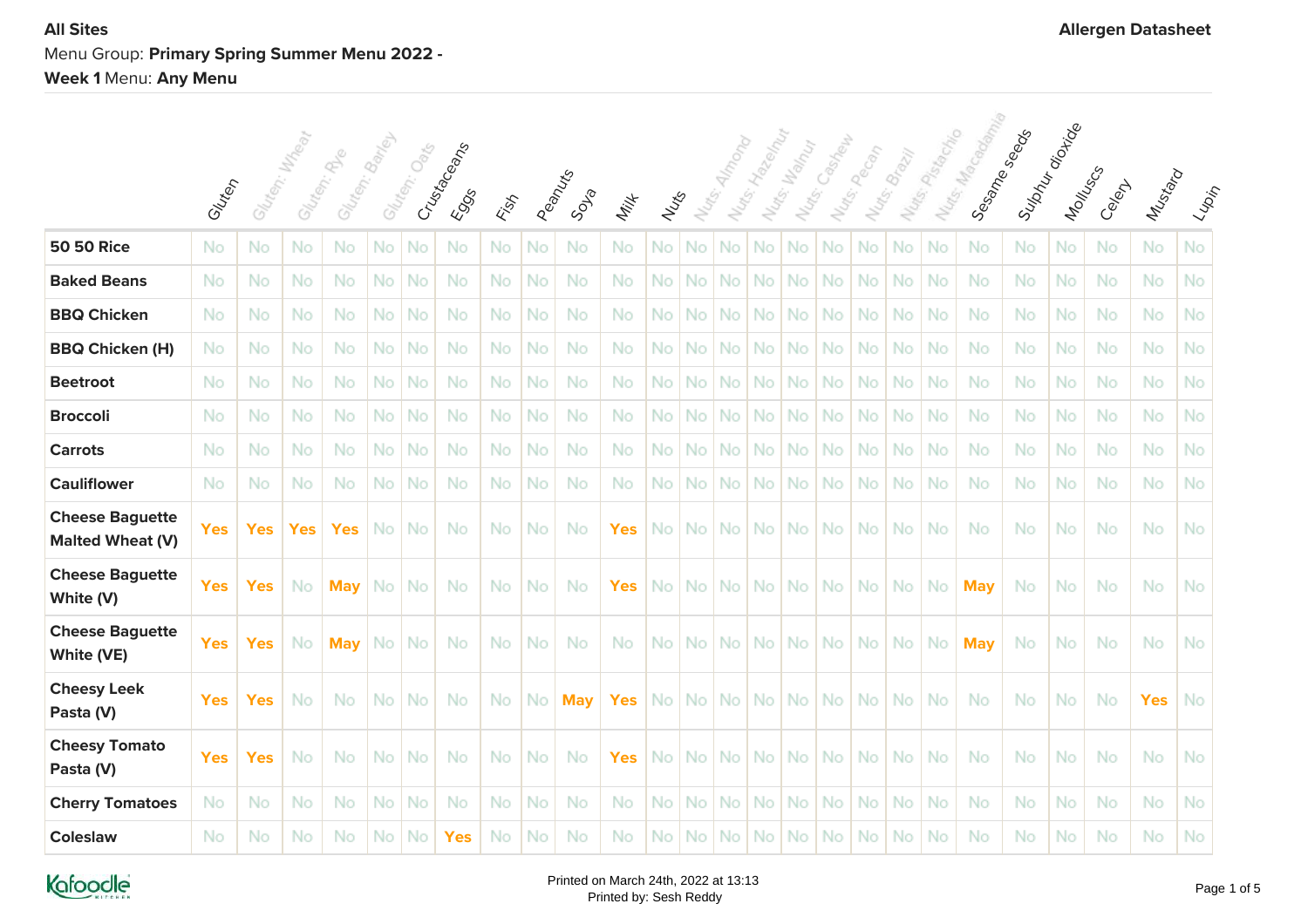|                                                             |            |                 |            | $\phi_{\!\scriptscriptstyle\!S\!}^{\!\scriptscriptstyle\!S\!}$ | Bariley | $O_{\!\!\delta\!\eta\!\!\delta}^{\not\sim}$ |                             |     |    |                  |            |      |        |                   |                   | Walnut              | Casinewa          | Pecan             | <b>Brazil</b> | I Natis Pista data | Muts. Map Good Room | Supply digital<br>Sesame seeds |           |           |           |                                                                                                                                |
|-------------------------------------------------------------|------------|-----------------|------------|----------------------------------------------------------------|---------|---------------------------------------------|-----------------------------|-----|----|------------------|------------|------|--------|-------------------|-------------------|---------------------|-------------------|-------------------|---------------|--------------------|---------------------|--------------------------------|-----------|-----------|-----------|--------------------------------------------------------------------------------------------------------------------------------|
|                                                             | Glutery    | Gluten: William | Gluter,    | Gluten:                                                        | Gluter. |                                             | Crustaceans<br><b>E</b> SOS | ESS |    | Peanuxs<br>Soula | Milk       | Nuts | Nutes. | Nu <sub>dge</sub> | Nu <sub>dge</sub> | Nu <sub>tts</sub> . | Nu <sub>dge</sub> | Nu <sub>dge</sub> |               |                    |                     |                                | Montuscs  | Celent    | Mustard   | $\langle \varphi_{\!\scriptscriptstyle \mathcal{D}}_{i\!{\scriptscriptstyle \mathcal{D}}_j\!{\scriptscriptstyle \mathcal{D}}}$ |
| <b>Crackers (00137)</b>                                     | Yes        | <b>Yes</b>      | No         | No                                                             | No      | No                                          | <b>May</b>                  | No  | No | No               | <b>May</b> | No   | No     | No                | No                | No                  | No.               | No                | No            | No                 | <b>May</b>          | No                             | No        | No        | No        | No                                                                                                                             |
| <b>Crackers (00137)</b><br>with Cheese                      | <b>Yes</b> | <b>Yes</b>      | No.        | No                                                             | No.     | <b>No</b>                                   | <b>May</b>                  | No. | No | No               | <b>Yes</b> | No I |        | No No             | No                | No.                 | No l              | No.               | No No         |                    | <b>May</b>          | No                             | No        | No        | No        | No                                                                                                                             |
| <b>Crackers (95022)</b>                                     | <b>Yes</b> | <b>Yes</b>      | No         | No                                                             | No      | No                                          | No                          | No. | No | No               | No         | No.  | No     | No                | No                | No                  | No.               | No                | No            | No                 | <b>No</b>           | No                             | No        | No        | <b>No</b> | No                                                                                                                             |
| <b>Crackers (95022)</b><br>with Cheese                      | <b>Yes</b> | <b>Yes</b>      | No         | No                                                             | No.     | No                                          | No                          | No. | No | No               | <b>Yes</b> | No.  | No     | No.               | No.               | No                  | No.               | No.               | No.           | -No                | No                  | No.                            | No        | No        | No        | No                                                                                                                             |
| <b>Cucumber</b>                                             | No         | No              | No         | No                                                             | No      | No                                          | No                          | No  | No | No               | No         | No   | No     | No                | No                | No                  | <b>No</b>         | No                | No            | No                 | <b>No</b>           | No.                            | No        | No        | <b>No</b> | No                                                                                                                             |
| <b>Cumberland</b><br><b>Sausage &amp; Bean</b><br>Puff (VE) | <b>Yes</b> | <b>Yes</b>      | <b>No</b>  | No                                                             | No.     | No                                          | No                          | No. | No | No               | No         | No I |        |                   | No No No          | No.                 | No I              | No.               | No   No       |                    | <b>No</b>           | No.                            | <b>No</b> | No        | No.       | -No                                                                                                                            |
| <b>Fresh Fruit Platter</b>                                  | No         | No              | No         | No                                                             | No      | No                                          | No                          | No  | No | No               | No         | No.  | No     | No                | No                | No                  | No.               | No                | No.           | No                 | No                  | No                             | No        | No        | <b>No</b> | No                                                                                                                             |
| <b>Fruit Jelly</b>                                          | No         | No              | No         | No                                                             | No      | No                                          | No                          | No. | No | No               | No         | No   | No     | No                | No                | No                  | No.               | No                | No            | No                 | <b>No</b>           | No                             | No        | No        | <b>No</b> | No                                                                                                                             |
| <b>Fruit Jelly</b>                                          | No         | No              | No         | No                                                             | No      | No                                          | No                          | No. | No | No               | No         | No   | No     | No                | No                | No                  | No.               | No                | No.           | No                 | No.                 | No.                            | No        | No        | No.       | No                                                                                                                             |
| <b>Fruit Jelly</b>                                          | No         | No              | No         | No                                                             | No      | No                                          | No                          | No  | No | No               | No         | No   | No     | No                | No                | No                  | <b>No</b>         | No                | No            | No                 | No.                 | No                             | No        | No        | No        | No                                                                                                                             |
| <b>Fruit Pot</b>                                            | No         | No              | No         | No                                                             | No      | No                                          | No                          | No. | No | No               | No         | No.  | No     | No                | No.               | <b>No</b>           | No.               | No                | No            | -No                | No                  | No                             | No        | <b>No</b> | No.       | No                                                                                                                             |
| <b>Golden Nuggets</b><br>(VE)                               | <b>Yes</b> | <b>Yes</b>      | No         | No                                                             | No.     | No                                          | No                          | No. | No | No               | No         | No.  | No.    | No.               | No.               | No.                 | No l              | No.               | No   No       |                    | No.                 | No                             | No        | No        | No        | No                                                                                                                             |
| <b>Grated Carrot</b>                                        | No         | No              | No         | No                                                             | No      | No                                          | No                          | No. | No | No               | No         | No.  | No     | No                | No                | No                  | No.               | No                | No.           | No                 | No.                 | No                             | <b>No</b> | No        | No        | No                                                                                                                             |
| Gravy                                                       | No         | No              | No         | No.                                                            | No      | No                                          | No                          | No. | No | No               | No         | No.  | No     | No                | <b>No</b>         | No                  | No.               | No                | No            | No                 | No.                 | No                             | No        | No        | No        | No                                                                                                                             |
| <b>Ham Baguette</b><br><b>Malted Wheat</b>                  | <b>Yes</b> | <b>Yes</b>      | <b>Yes</b> | <b>Yes</b>                                                     | No.     | No                                          | No                          | No. | No | No               | <b>May</b> | No.  | No.    | No.               | No.               | No                  | No.               | No.               | No.           | No.                | No                  | No                             | No        | No        | No        | -No                                                                                                                            |
| <b>Ham Baguette</b><br><b>White</b>                         | <b>Yes</b> | Yes             | No         | <b>May</b>                                                     | No      | No                                          | No                          | No  | No | No               | No         | No.  | No     | No.               | No.               | No                  | No.               | No.               | No.           | No                 | <b>May</b>          | No.                            | No.       | No        | No        | No                                                                                                                             |

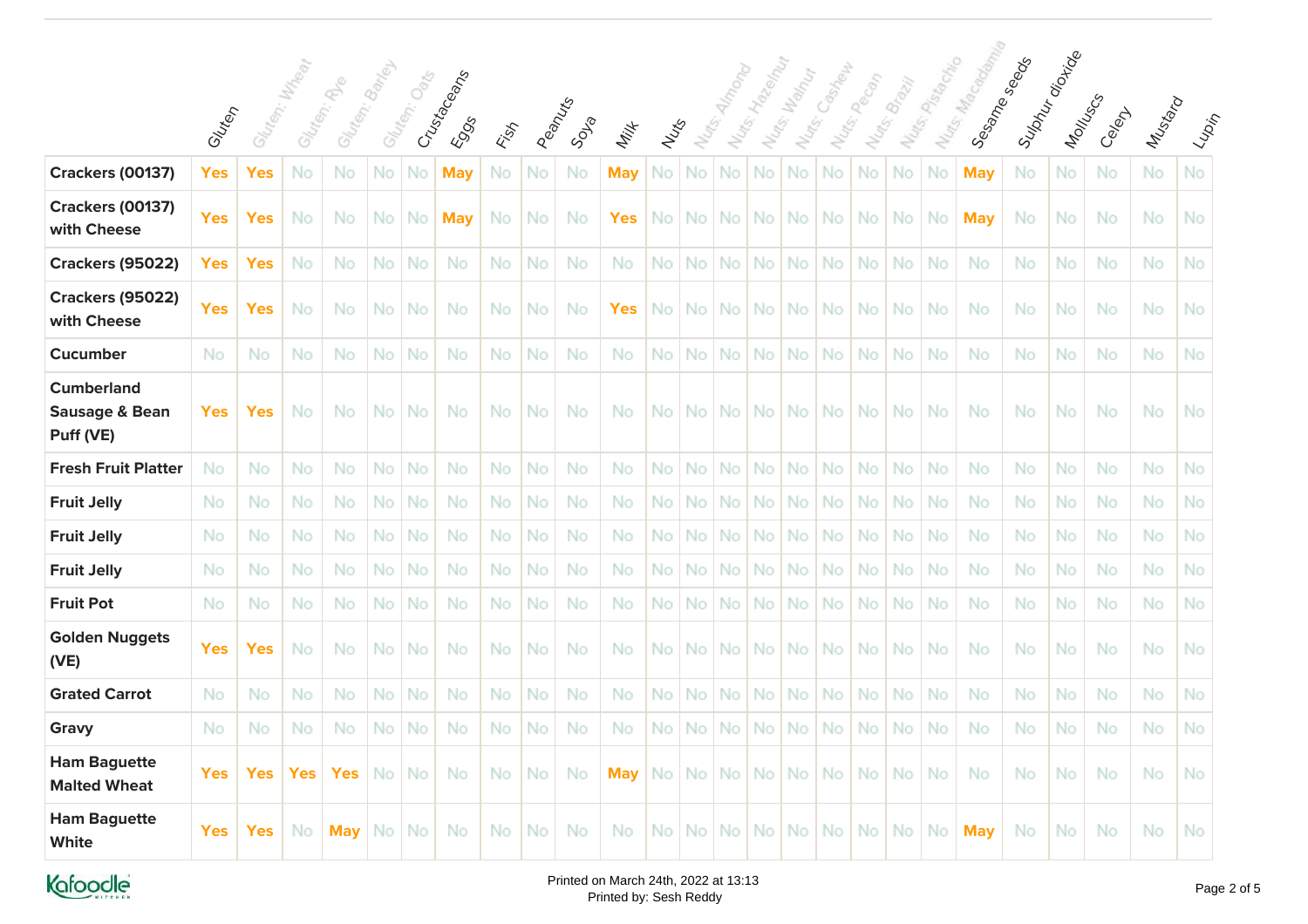|                                                         | Gluten     |            | Gluten: Mxdeet | Gluten: Banky<br>Gliten: River |           | Gluten: Oak | Crustecements<br><b>ESSS</b> | EST        |    | Peanus<br>Soula | Milk       | Nuts      | Nuts. |           | Nuts: Hallow River | Nutrs: Wallace | Nats: Cashep | Nuts.pecon | Nutes Brazil | I Notes Passage | I Nats: Macagonia | Supply director<br>Sessime Seeds | Montuscs | Celent     | Mustard    |    |
|---------------------------------------------------------|------------|------------|----------------|--------------------------------|-----------|-------------|------------------------------|------------|----|-----------------|------------|-----------|-------|-----------|--------------------|----------------|--------------|------------|--------------|-----------------|-------------------|----------------------------------|----------|------------|------------|----|
| <b>Homemade</b><br><b>Wedges</b>                        | No         | No         | No             | No                             | <b>No</b> | No          | No                           | No         | No | No              | No         | No        | No    | No        | No                 | <b>No</b>      | No.          | No         | No           | No              | No                | No                               | No       | No         | No         | No |
| <b>Jacket Potato with</b><br>Cheese (VE)                | No         | No         | No             | No                             | No.       | No          | No                           | No         | No | No              | No         | No.       | No    | <b>No</b> | No.                | -No            | No.          | No.        | No.          | No              | No.               | No.                              | No       | No         | No.        | No |
| <b>Jacket Potato</b><br><b>With Baked Beans</b><br>(VE) | No         | No         | No             | No                             | No        | No.         | No                           | No         | No | No              | No         | No        | No    | No.       | No.                | <b>No</b>      | No.          | No.        | No.          | No              | No                | No                               | No       | No.        | No.        | No |
| <b>Jacket Potato</b><br>With Cheese (V)                 | No         | No         | No             | No                             | No.       | No          | No                           | <b>No</b>  | No | No              | <b>Yes</b> | No        | No    | No.       | No.                | No             | No.          | No.        | No.          | No              | No.               | No                               | No       | No.        | No         | No |
| <b>Jacket Potato with</b><br><b>Tuna Mayonnaise</b>     | No         | No         | No             | No                             | No.       | No          | <b>Yes</b>                   | <b>Yes</b> | No | No              | No         | No.       | No    | No        | No.                | No             | No.          | No.        | No.          | No              | No.               | No                               | No       | No         | No         | No |
| Lettuce                                                 | No         | No         | No             | No                             | No        | No          | No                           | No         | No | No              | No         | No        | No    | No        | No                 | No             | No           | No         | No           | No              | No.               | No                               | No       | No         | No         | No |
| <b>Lightly Spiced</b><br>Rogan Josh (VE)                | <b>Yes</b> | <b>Yes</b> | No             | No                             | No.       | No          | No                           | No.        | No | No              | No         | No        | No.   | No.       | No.                | -No            | No.          | <b>No</b>  | No.          | -No             | No.               | No                               | No       | No         | <b>Yes</b> | No |
| Mac N Cheese (V)                                        | <b>Yes</b> | <b>Yes</b> | No             | No.                            | No.       | No          | No                           | No         | No | No              | <b>Yes</b> | No        | No    | <b>No</b> | No.                | <b>No</b>      | No.          | <b>No</b>  | No.          | No              | No.               | No                               | No       | <b>Yes</b> | <b>Yes</b> | No |
| <b>Marble Cake</b>                                      | <b>Yes</b> | <b>Yes</b> | No             | No                             | No.       | No          | <b>Yes</b>                   | No         | No | No              | No         | No        | No    | No        | No.                | No             | No.          | No         | No           | No              | <b>No</b>         | No                               | No       | No.        | <b>No</b>  | No |
| <b>Margherita Pizza</b>                                 | <b>Yes</b> | <b>Yes</b> | No             | No.                            | No.       | No          | <b>May</b>                   | No         | No | <b>Yes</b>      | <b>Yes</b> | No        | No    | No        | No.                | No             | No.          | <b>No</b>  | No.          | No              | No.               | No                               | No       | No.        | No         | No |
| <b>McCains Roast</b><br><b>Potatoes</b>                 | No         | No         | No             | No                             | No.       | No          | No                           | No         | No | No              | No         | No.       | No    | No.       | No.                | No             | No.          | No         | No.          | No              | No.               | No                               | No       | No.        | No         | No |
| <b>McCains Wedges</b>                                   | No.        | No         | No             | No.                            | No        | No          | No                           | No         | No | No              | No         | No        | No    | <b>No</b> | No.                | No             | No.          | No         | No           | No              | No.               | No                               | No       | <b>No</b>  | <b>No</b>  | No |
| <b>Milk Custard</b>                                     | No         | No         | No             | No.                            | No.       | No          | No                           | <b>No</b>  | No | No              | <b>Yes</b> | <b>No</b> | No    | No        | No.                | No             | No.          | No.        | No.          | No              | No.               | No.                              | No       | No.        | No.        | No |
| <b>Mixed Peppers</b>                                    | No         | No         | No             | No                             | No.       | No          | No                           | No         | No | No              | No         | No        | No    | No        | No.                | No             | No           | No         | No           | No              | No.               | No                               | No       | No.        | No         | No |
| <b>Mixed Salad</b>                                      | No         | No         | No             | No                             | No.       | No          | No                           | No.        | No | No              | No         | No        | No.   | No.       | No.                | No.            | No.          | No.        | No           | No              | No                | No                               | No       | No         | No         | No |

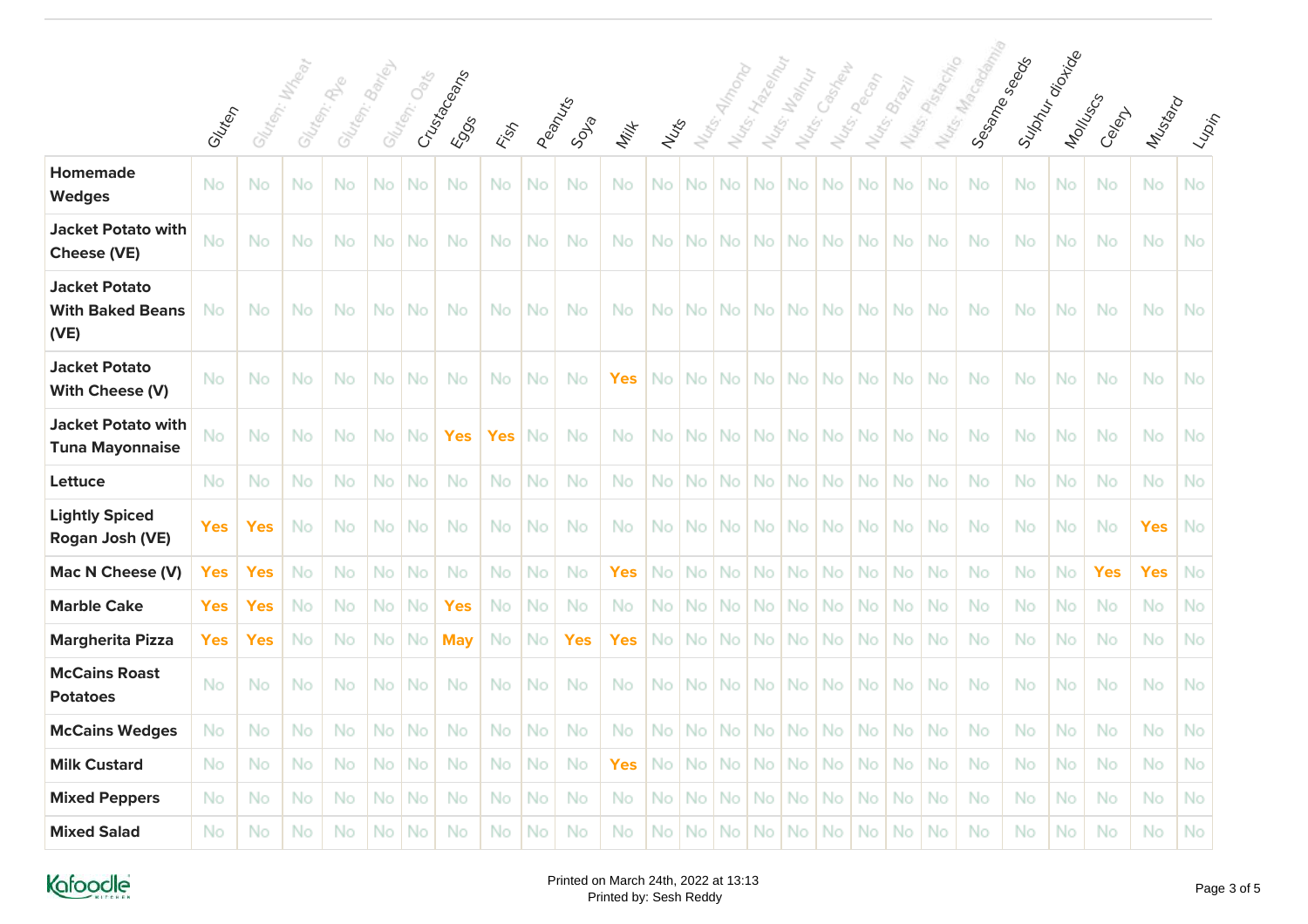|                                                           |            |                 |     |                                |           |             |                      |            |    |                |            |      |                   |           |                 |                      | Casineway |             |              |               |                |                                     |          |            |            |     |
|-----------------------------------------------------------|------------|-----------------|-----|--------------------------------|-----------|-------------|----------------------|------------|----|----------------|------------|------|-------------------|-----------|-----------------|----------------------|-----------|-------------|--------------|---------------|----------------|-------------------------------------|----------|------------|------------|-----|
|                                                           | Gluten     | Gliten: Mx Teat |     | Gluten: Banev<br>Gliten: River |           | Gluten: Oak | Crusta Ceans<br>EOSS | ESS        |    | Reamuns<br>SDR | Milk       | Nuts | Nu <sub>dge</sub> |           | Nats: Ha Readan | Nutrs: Wahy<br>Nuts. |           | Nuts: Pecon | Notre Brazil | Mutes Passage | Nurse Macademy | Sulphy<br>Marting<br>Sessines Seeds | Moltuscs | Celexy     | Mustard    |     |
| Omega 3 Fish<br><b>Fingers</b>                            | <b>Yes</b> | Yes             | No  | No                             | No        | No          | No                   | <b>Yes</b> | No | No             | No         | No.  | No                | No        | No.             | No                   | No.       | No          | <b>No</b>    | No            | No.            | No                                  | No       | No         | No         | No  |
| <b>Oven Baked</b><br><b>Chips</b>                         | No         | No              | No  | No                             | No.       | No          | No                   | No.        | No | No             | No         | No.  | No                | No.       | No I            | No                   | No.       | No.         | No.          | <b>No</b>     | No             | No                                  | No       | No         | No.        | No  |
| <b>Peach Melba</b><br>Sponge                              | <b>Yes</b> | <b>Yes</b>      | No  | No                             | No        | No          | <b>Yes</b>           | No         | No | No             | No         | No   | No                | <b>No</b> | No.             | No                   | No.       | No.         | No.          | No            | No             | No                                  | No       | No         | No.        | No  |
| <b>Peas</b>                                               | No         | No              | No  | No                             | No.       | No          | No                   | No         | No | No             | No         | No   | No                | No        | No.             | No                   | No.       | No.         | No.          | No            | No             | No                                  | No       | No         | No         | No  |
| <b>Pineapple</b>                                          | No         | No              | No. | No                             | No        | No          | No                   | No         | No | No             | No         | No   | No                | No        | No              | No                   | No.       | No          | No           | No            | No.            | No.                                 | No       | No         | <b>No</b>  | No  |
| <b>Potato Salad</b>                                       | No         | No              | No  | No                             | No        | No          | <b>Yes</b>           | No.        | No | No             | No         | No.  | No                | No        | No              | No.                  | <b>No</b> | No          | No           | No            | No.            | No.                                 | No       | No         | No.        | No  |
| <b>Roast British</b><br>Gammon                            | No         | No              | No  | No                             | <b>No</b> | No          | No                   | No         | No | No             | No         | No.  | No                | No        | No.             | <b>No</b>            | No.       | No.         | No.          | <b>No</b>     | No             | No.                                 | No       | No         | No.        | No  |
| <b>Roast Potatoes</b><br>(Vac Pack)                       | No         | No              | No  | No                             | No        | No          | No                   | No         | No | No             | No         | No.  | No                | No.       | No.             | No                   | No.       | No.         | <b>No</b>    | No            | No.            | No                                  | No       | No         | No         | No  |
| <b>Rustic Italian</b><br><b>Meatball Linguine</b><br>(VE) | <b>Yes</b> | <b>Yes</b>      | No  | No                             | No.       | No          | No                   | No         | No | <b>Yes</b>     | No         | No.  | No                | No.       | No              | <b>No</b>            | No.       | No.         | No.          | -No           | No             | No.                                 | No       | No         | No.        | No  |
| <b>Spring Greens</b>                                      | No         | No              | No. | No                             | No        | No          | No                   | No.        | No | No             | No         | No.  | No                | No        | No              | No                   | <b>No</b> | No.         | No           | No            | No.            | No.                                 | No       | No         | No.        | No  |
| Sweetcorn                                                 | No         | No              | No  | No                             | No        | No          | No                   | No         | No | No             | No         | No   | No                | No        | No              | No                   | No        | No          | No           | No            | No.            | No                                  | No       | No         | No.        | No  |
| <b>Tandoori Chicken</b><br><b>Thigh</b>                   | <b>May</b> | <b>May</b>      | No  | <b>May</b>                     | No.       | No          | No                   | No         | No | <b>May</b>     | <b>May</b> | No.  | No I              |           | No No           | No                   | No.       | No.         | No.          | -No           | No             | <b>May</b>                          | No       | <b>May</b> | <b>May</b> | -No |
| <b>Tandoori Chicken</b><br><b>Thigh (Halal)</b>           | <b>May</b> | <b>May</b>      | No  | <b>May</b>                     | No        | No          | No                   | No         | No | <b>May</b>     | <b>May</b> | No.  | No                | No.       | No.             | No                   | No.       | No.         | No           | No            | No             | <b>May</b>                          | No       | <b>May</b> | <b>May</b> | No  |



Yan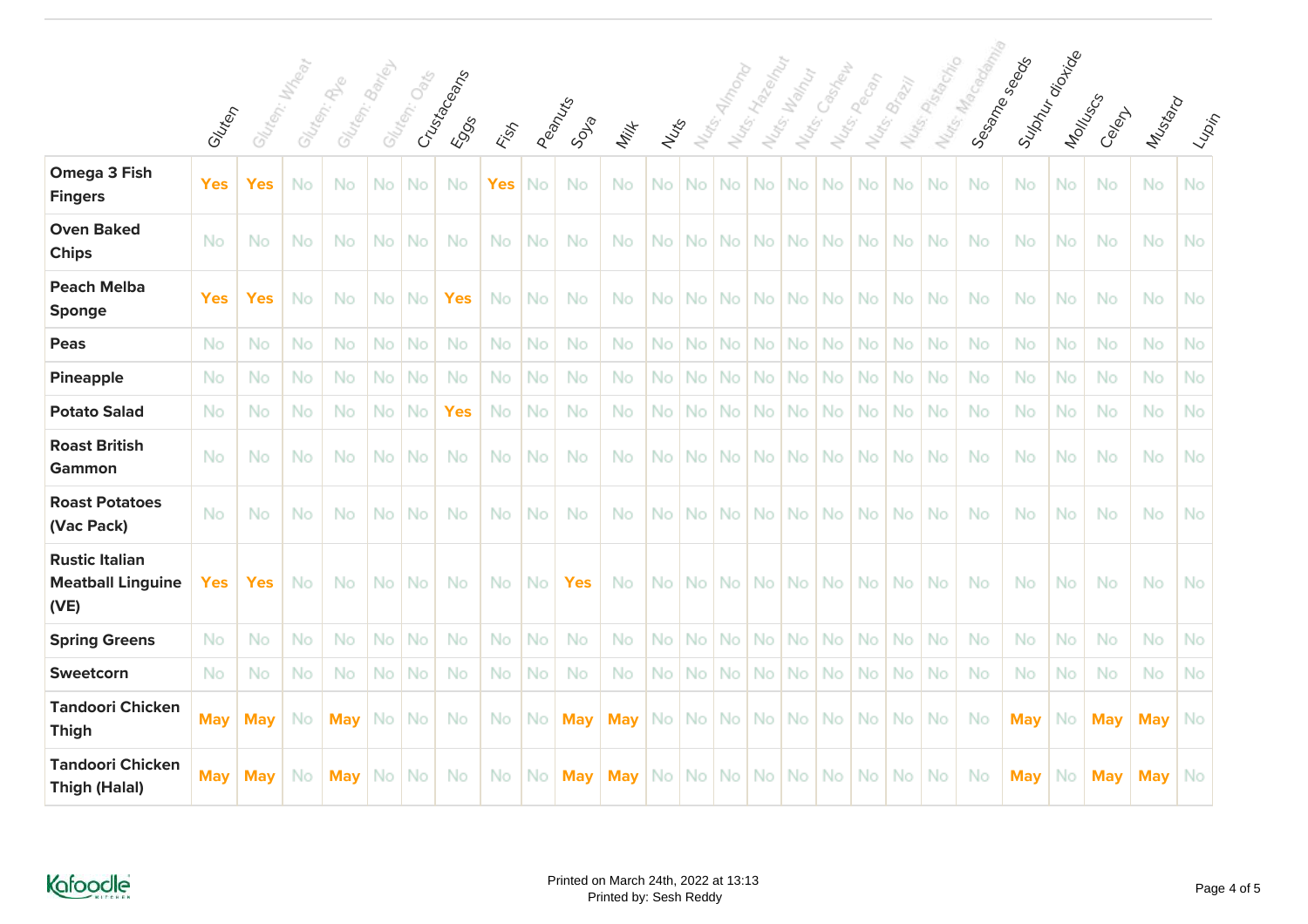|                                                                           |            | Gluten: William |            | Glaser Banks |      |             |                       |                   |           |               |            |       | Nuts: Almoque | Nuts: Hadeput |              | Nuts: Cashella              |           |              | Nuts Passantino | Nurs, Macason<br>Sessime Seepers | Sulphyration |           |           |         |                                                             |
|---------------------------------------------------------------------------|------------|-----------------|------------|--------------|------|-------------|-----------------------|-------------------|-----------|---------------|------------|-------|---------------|---------------|--------------|-----------------------------|-----------|--------------|-----------------|----------------------------------|--------------|-----------|-----------|---------|-------------------------------------------------------------|
|                                                                           | Gluten     |                 |            | Glates, Be   |      | Gluten: Oek | Crustecements<br>EOSS | <b>Fish</b>       |           | Peanus<br>SDR | Milk       | Nutre |               |               | Notes: Maple |                             | Nunco Ran | Nutts Brazil |                 |                                  |              | MONUSCS   | Celexy    | Mustard | $\epsilon_{\varphi_{\mathrm{2}\nu_{\mathrm{7}\mathrm{y}}}}$ |
| <b>Tuna Mayo</b><br><b>Baguette Malted</b><br><b>Wheat</b>                | <b>Yes</b> | <b>Yes</b>      | <b>Yes</b> | <b>Yes</b>   |      | No No       | Yes                   | Yes $\mathsf{No}$ |           | No.           |            |       |               |               |              |                             |           |              |                 | <b>No</b>                        | No.          | <b>No</b> | <b>No</b> | No.     | <b>No</b>                                                   |
| <b>Tuna Mayo</b><br><b>Baguette White</b>                                 | <b>Yes</b> | <b>Yes</b>      | <b>No</b>  | <b>May</b>   |      | No No       | <b>Yes</b>            | Yes               | <b>No</b> | No.           | No.        |       |               |               |              | No   No   No   No   No   No |           | No No No     |                 | <b>May</b>                       | No.          | No        | No        | No.     | <b>No</b>                                                   |
| <b>Vanilla Ice Cream</b><br>Tub                                           | No         | No              | No         | <b>No</b>    | No.  | No          | No                    | No.               | No.       | No.           | <b>Yes</b> |       |               |               |              | No   No   No   No   No   No |           | No No No     |                 | <b>No</b>                        | No           | No        | No        | No.     | No                                                          |
| <b>Yeo Valley</b><br><b>Organic Mango &amp;</b><br><b>Vanilla Yoghurt</b> | No         | No              | No         | <b>No</b>    |      | No No       | No                    | No.               | No        | No.           | <b>Yes</b> |       |               |               |              | No   No   No   No   No   No |           | No No No     |                 | <b>No</b>                        | No.          | No        | <b>No</b> | No.     | <b>No</b>                                                   |
| <b>Yeo Valley</b><br>Organic<br><b>Raspberry</b><br>Yoghurt               | No         | No              | No         | No           | No.  | No          | No                    | No.               | No.       | No.           | <b>Yes</b> |       |               |               |              | No   No   No   No   No   No |           | No No No     |                 | No                               | No.          | No        | No        | No.     | No                                                          |
| <b>Yeo Valley</b><br>Organic<br><b>Strawberry</b><br>Yoghurt              | <b>No</b>  | No              | No         | <b>No</b>    | No I | No          | No                    | No.               | No.       | No.           | $Yes \mid$ |       |               |               |              |                             |           |              |                 | No.                              | No.          | <b>No</b> | No        | No.     | No                                                          |
| Yorkshire<br><b>Pudding</b>                                               | <b>Yes</b> | <b>Yes</b>      | No         | No.          | No I | No.         | <b>Yes</b>            | No.               | No.       | No            | <b>Yes</b> |       |               |               |              | No   No   No   No   No   No |           | No   No   No |                 | No                               | No           | No        | No        | No.     | <b>No</b>                                                   |
| Yorkshire<br><b>Puddings (VE)</b>                                         | <b>Yes</b> | <b>Yes</b>      | No         | No           | No I | No.         | No                    | No.               | No I      | <b>Yes</b>    | No         |       |               |               |              | No   No   No   No   No   No |           | No   No   No |                 | No                               | No           | No        | No        | No      | No                                                          |



b.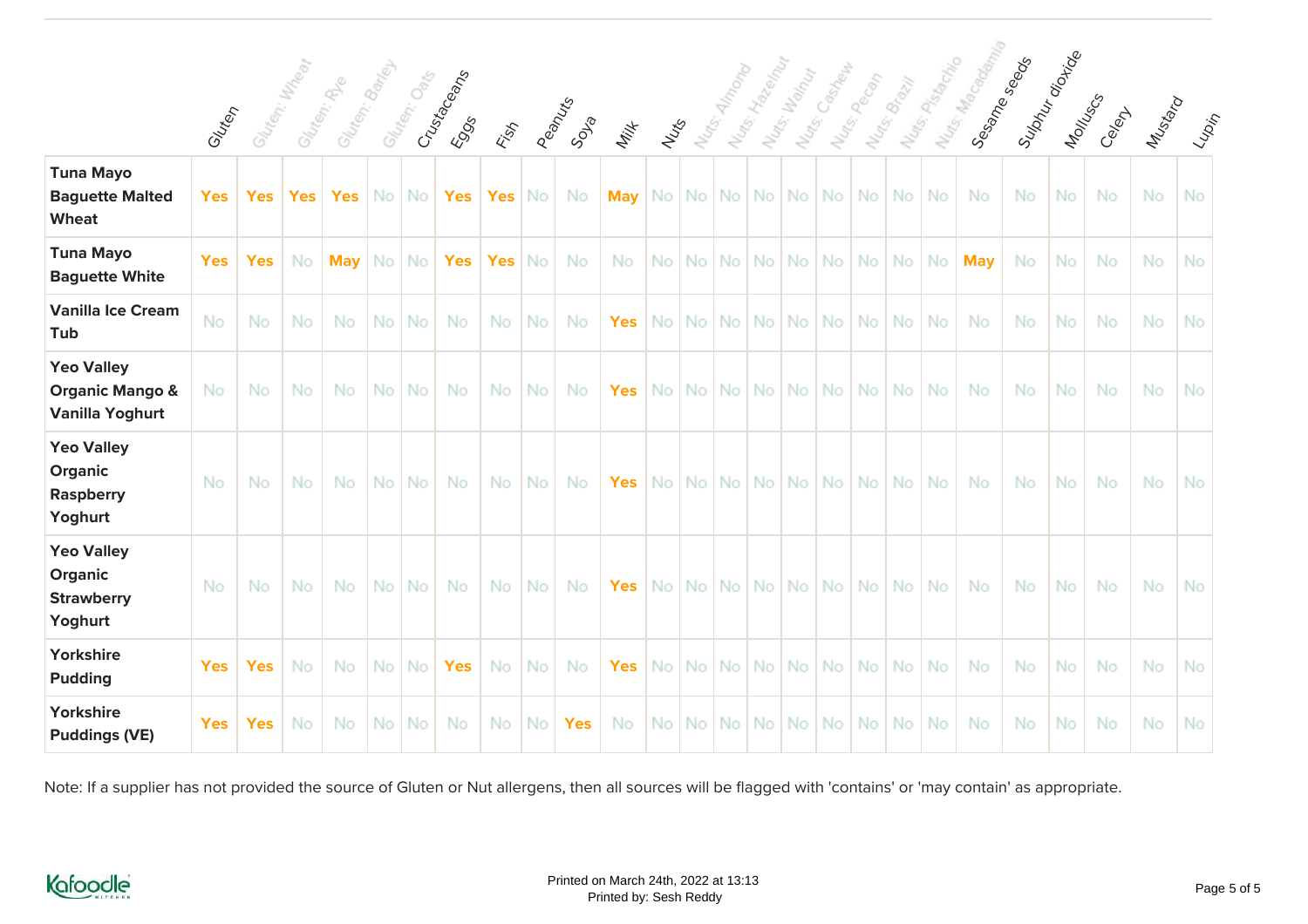# **All Sites Allergen Datasheet** Menu Group: **Primary Spring Summer Menu 2022 - Week 2** Menu: **Any Menu**

|                                                           | Gluten     |            | Gluten: Mx Rear | Gluten: Banco<br>Glaten: River |     | Glates, Catal | Crustaceans<br>EOSS | Fish       |           | Peanus<br>SDSB | Milk       | Nuts | Nu <sub>dge</sub> . |     | Notes-Hagen | Nutes: Wallach | Notis: Castleby | Nuts: people | Nutes Brazil | Nuts Passage | Nos Marcosoming<br>Sessine Steeper | Suphyration | Montuscs | Celent | Mustard    | $\langle \iota_{\!\scriptscriptstyle\mathcal{W}\! \scriptscriptstyle\mathcal{P}}\rangle_{\!\scriptscriptstyle\mathcal{P}}$ |
|-----------------------------------------------------------|------------|------------|-----------------|--------------------------------|-----|---------------|---------------------|------------|-----------|----------------|------------|------|---------------------|-----|-------------|----------------|-----------------|--------------|--------------|--------------|------------------------------------|-------------|----------|--------|------------|----------------------------------------------------------------------------------------------------------------------------|
| <b>50 50 Rice</b>                                         | No         | No         | No              | No                             | No  | No            | No                  | No         | No        | No             | No         | No   | No                  | No  | No          | No             | No              | No           | No           | No           | No                                 | No          | No       | No     | No         | No.                                                                                                                        |
| <b>Baked Beans</b>                                        | No         | No         | No              | No.                            | No  | No            | No                  | No         | No        | No             | No.        | No   | No                  | No  | No          | No             | No              | No           | No           | No           | No                                 | No          | No       | No     | No         | No                                                                                                                         |
| <b>Baked Enchilada</b><br>(VE)                            | <b>Yes</b> | <b>Yes</b> | No              | No                             | No  | No            | No                  | No         | No        | <b>Yes</b>     | No         | No   | No.                 | No  | No          | No.            | No              | No.          | No           | No           | No                                 | No          | No       | No     | No         | <b>No</b>                                                                                                                  |
| <b>Battered Fish Fillet</b>                               | Yes        | <b>Yes</b> | No              | No.                            | No  | No            | No                  | <b>Yes</b> | No        | No             | No         | No   | No.                 | No  | No          | No.            | No.             | No.          | No           | <b>No</b>    | <b>No</b>                          | No.         | No       | No     | <b>Yes</b> | No                                                                                                                         |
| <b>Beetroot</b>                                           | No.        | No         | No              | No.                            | No  | <b>No</b>     | No                  | No         | No        | <b>No</b>      | No         | No   | No.                 | No. | No          | No.            | No.             | No.          | No           | No           | No                                 | No.         | No       | No     | No         | No                                                                                                                         |
| <b>British Pork</b><br><b>Sausage Toad in</b><br>the Hole | <b>Yes</b> | <b>Yes</b> | No              | No.                            | No. | -No           | <b>Yes</b>          | No         | <b>No</b> | <b>Yes</b>     | <b>Yes</b> | No   | No l                | No. | No.         | No.            | No.             | No.          | <b>No</b>    | No.          | No                                 | <b>Yes</b>  | No       | No     | No.        | No.                                                                                                                        |
| <b>Broccoli</b>                                           | No.        | No         | No              | No                             | No  | No            | No                  | <b>No</b>  | No        | No             | No         | No   | No.                 | No  | No          | No             | No              | No.          | No           | No           | No                                 | <b>No</b>   | No       | No     | No         | No                                                                                                                         |
| <b>Carrots</b>                                            | No         | No         | No              | No                             | No  | No            | No                  | No         | No        | No             | No         | No   | No                  | No  | No          | No             | No              | No           | No           | No           | No                                 | No          | No       | No     | No         | No                                                                                                                         |
| <b>Cheese Baguette</b><br><b>Malted Wheat (V)</b>         | <b>Yes</b> | <b>Yes</b> | <b>Yes</b>      | <b>Yes</b>                     | No  | <b>No</b>     | No                  | No         | No        | No             | <b>Yes</b> | No   | No.                 | No  | No          | No.            | No l            | No.          | No           | No           | -No                                | No          | No       | No     | No         | <b>No</b>                                                                                                                  |
| <b>Cheese Baguette</b><br>White (V)                       | <b>Yes</b> | <b>Yes</b> | No.             | <b>May</b>                     | No. | -No           | No                  | No         | No        | No             | <b>Yes</b> | No   | No.                 | No. | No.         | No.            | No No           |              | No           | No.          | <b>May</b>                         | No          | No       | No     | No.        | No                                                                                                                         |
| <b>Cheese Baguette</b><br>White (VE)                      | <b>Yes</b> | <b>Yes</b> | No              | <b>May</b>                     | No. | -No           | No                  | No         | No        | No             | No.        | No   | No.                 | No. | No.         | No.            |                 | No   No      | No           | No.          | <b>May</b>                         | No.         | No       | No     | No.        | No                                                                                                                         |
| <b>Cheesy Tomato</b><br>Pasta (V)                         | <b>Yes</b> | <b>Yes</b> | No              | No                             | No  | -No           | No                  | No         | No        | No             | Yes        | No   | No.                 | No. | No          | No.            | No I            | No.          | No           | No           | No                                 | No          | No       | No     | No         | No.                                                                                                                        |
| <b>Cherry Tomatoes</b>                                    | No.        | No         | No              | No                             | No. | No.           | No                  | No.        | No        | No             | No         | No.  | No.                 | No. |             | No No          | No No           |              | No.          | No.          | No                                 | No.         | No       | No     | No.        | No                                                                                                                         |

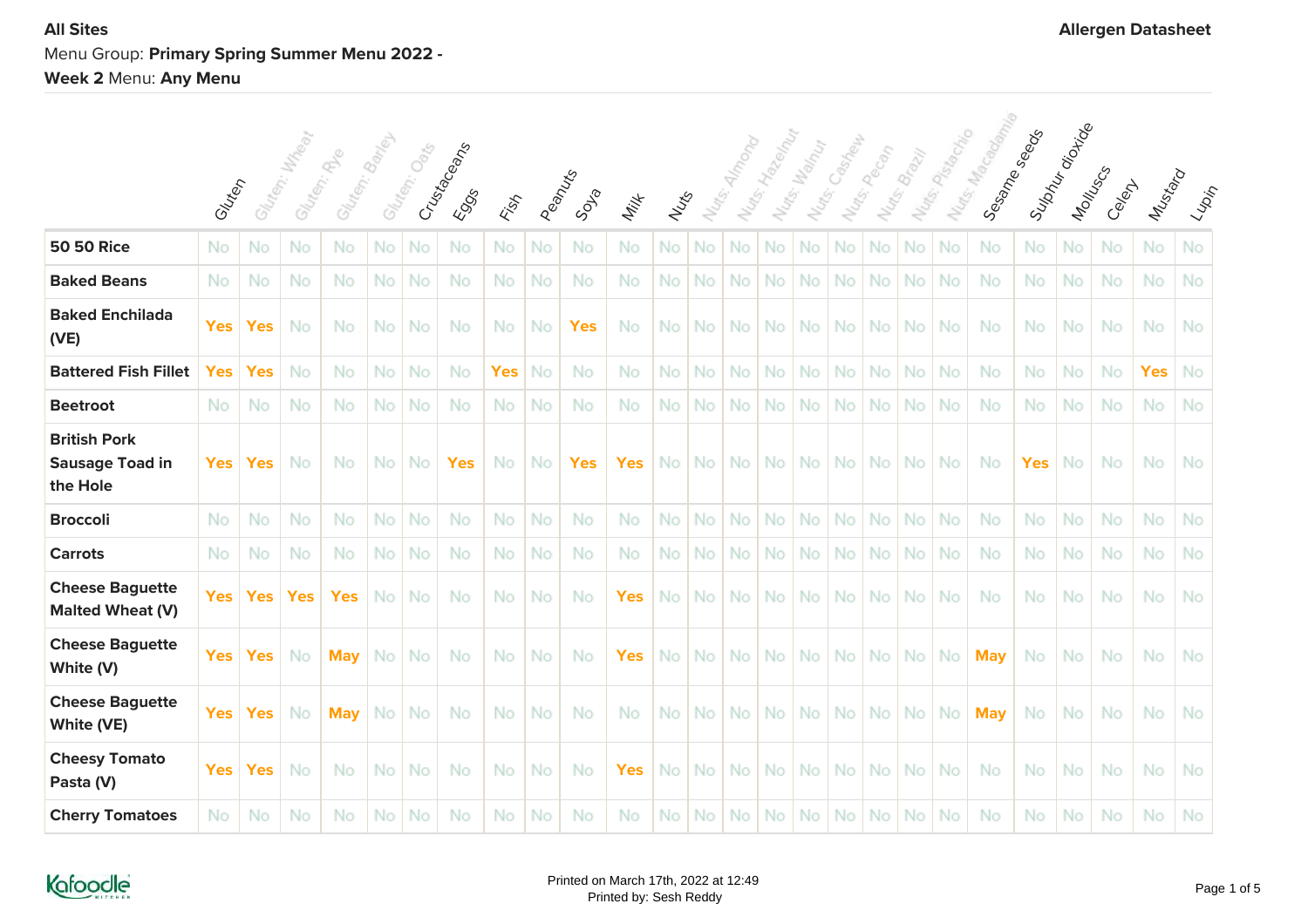|                                                   |            |            | W Tear | Gluten: Banky |     |             |                             |     |         |      |            |           |                   |     | Notis: Hydeband |                         | Castrew   |             |              | Nurs Passage | Nurse Ma <sub>Godam</sub><br>Sessime Steepers | Supply director |          |        |         |                                                                                                                                |
|---------------------------------------------------|------------|------------|--------|---------------|-----|-------------|-----------------------------|-----|---------|------|------------|-----------|-------------------|-----|-----------------|-------------------------|-----------|-------------|--------------|--------------|-----------------------------------------------|-----------------|----------|--------|---------|--------------------------------------------------------------------------------------------------------------------------------|
|                                                   | Gluten     | Gluten:    |        | Gliten: Re    |     | Gluten: Oak | Crusta Ceans<br><b>ESSS</b> | ESS | Peanufs | SDAB | Milk       | Nuts      | Nu <sub>dg.</sub> |     |                 | Nuts: Vallant<br>Notes: |           | Nuts: Pecon | Nutes Brazil |              |                                               |                 | Montuscs | Celexy | Mustard | $\langle \varphi_{\!\scriptscriptstyle \mathcal{D}}_{i\!{\scriptscriptstyle \mathcal{D}}_j\!{\scriptscriptstyle \mathcal{D}}}$ |
| <b>Coconut &amp; Mango</b><br><b>Muffins (VE)</b> | <b>Yes</b> | <b>Yes</b> | No     | No            | No. | No          | No                          | No  | No      | No   | No.        | <b>No</b> | No.               | No. | <b>No</b>       | No.                     | No.       | No.         | No           | No           | No                                            | <b>Yes</b>      | No       | No     | No      | No.                                                                                                                            |
| <b>Coleslaw</b>                                   | No         | No         | No     | No.           | No  | No          | <b>Yes</b>                  | No  | No      | No   | No.        | No        | No.               | No  | No              | No                      | No        | <b>No</b>   | No           | No           | No                                            | No              | No       | No     | No      | No.                                                                                                                            |
| <b>Coleslaw</b>                                   | No         | No         | No     | No.           | No  | No          | <b>Yes</b>                  | No  | No      | No   | No.        | No        | No.               | No. | No              | No.                     | <b>No</b> | No.         | <b>No</b>    | No           | No                                            | <b>No</b>       | No       | No     | No      | No                                                                                                                             |
| Corn on the Cob                                   | No         | No         | No     | No.           | No  | No          | No                          | No  | No      | No   | No.        | No        | <b>No</b>         | No  | No              | No                      | No        | <b>No</b>   | No           | No           | No                                            | No              | No       | No     | No.     | No                                                                                                                             |
| <b>Crackers (00137)</b>                           | <b>Yes</b> | <b>Yes</b> | No     | No.           | No  | No          | <b>May</b>                  | No  | No      | No.  | <b>May</b> | No        | No.               | No. | No              | No.                     | No.       | No.         | No           | No           | <b>May</b>                                    | <b>No</b>       | No       | No     | No      | No.                                                                                                                            |
| <b>Crackers (00137)</b><br>with Cheese            | <b>Yes</b> | <b>Yes</b> | No     | No            | No  | No          | <b>May</b>                  | No  | No      | No   | Yes        | No        | No.               | No  | <b>No</b>       | No.                     | No.       | No.         | No           | <b>No</b>    | <b>May</b>                                    | No              | No       | No     | No      | <b>No</b>                                                                                                                      |
| <b>Crackers (95022)</b>                           | <b>Yes</b> | <b>Yes</b> | No     | No            | No  | No          | No                          | No  | No      | No   | No         | No        | No.               | No  | No              | No                      | No        | No          | No           | No           | No                                            | No              | No       | No     | No      | No                                                                                                                             |
| <b>Crackers (95022)</b><br>with Cheese            | <b>Yes</b> | <b>Yes</b> | No     | No            | No  | No          | No                          | No  | No      | No   | Yes        | No        | No.               | No. | No              | No                      | No        | No.         | No           | No           | -No                                           | No              | No       | No     | No      | No                                                                                                                             |
| <b>Creamy Chicken</b><br>Korma                    | No         | No         | No     | No            | No  | No          | No                          | No  | No      | No   | Yes        | No        | No.               | No. | <b>No</b>       | No.                     | No I      | No.         | No.          | No           | No                                            | No              | No       | No     | No      | No                                                                                                                             |
| <b>Crispy Vegetable</b><br><b>Fingers (VE)</b>    | <b>Yes</b> | <b>Yes</b> | No     | No            | No  | No          | No                          | No  | No      | No   | No         | No        | No.               | No. | <b>No</b>       | <b>No</b>               | <b>No</b> | No.         | No           | No           | No                                            | No              | No       | No     | No      | <b>No</b>                                                                                                                      |
| <b>Cucumber</b>                                   | No         | No         | No     | No            | No  | No          | No                          | No  | No      | No   | No         | No        | <b>No</b>         | No  | No              | No                      | No        | No.         | No           | No           | No                                            | No              | No       | No     | No      | No                                                                                                                             |
| <b>Diced Potatoes</b>                             | No         | No         | No     | No            | No  | No          | No                          | No  | No      | No   | No.        | No        | No.               | No  | No              | No                      | No        | No          | No           | No           | No                                            | No              | No       | No     | No      | No.                                                                                                                            |
| <b>Fresh Fruit Platter</b>                        | No.        | No         | No     | No.           | No  | No          | No                          | No  | No      | No   | No.        | No        | No.               | No  | No              | No.                     | <b>No</b> | No.         | <b>No</b>    | <b>No</b>    | No                                            | No.             | No       | No     | No      | No                                                                                                                             |
| <b>Fruit Pot</b>                                  | No         | No         | No     | No            | No  | No          | No                          | No  | No      | No   | No         | No        | No.               | No  | No              | No                      | No        | No.         | No           | No           | No                                            | No              | No       | No     | No      | No                                                                                                                             |
| <b>Grated Carrot</b>                              | No         | No         | No     | No            | No  | No          | No                          | No  | No      | No   | No         | No        | No.               | No  | No              | No                      | No        | No.         | No           | <b>No</b>    | No                                            | No              | No       | No     | No.     | No.                                                                                                                            |
| Gravy                                             | No         | No         | No     | No            | No  | No          | No                          | No  | No      | No   | No         | No        | No.               | No  | No              | No                      | No        | No          | No           | No           | No                                            | No              | No       | No     | No      | No.                                                                                                                            |

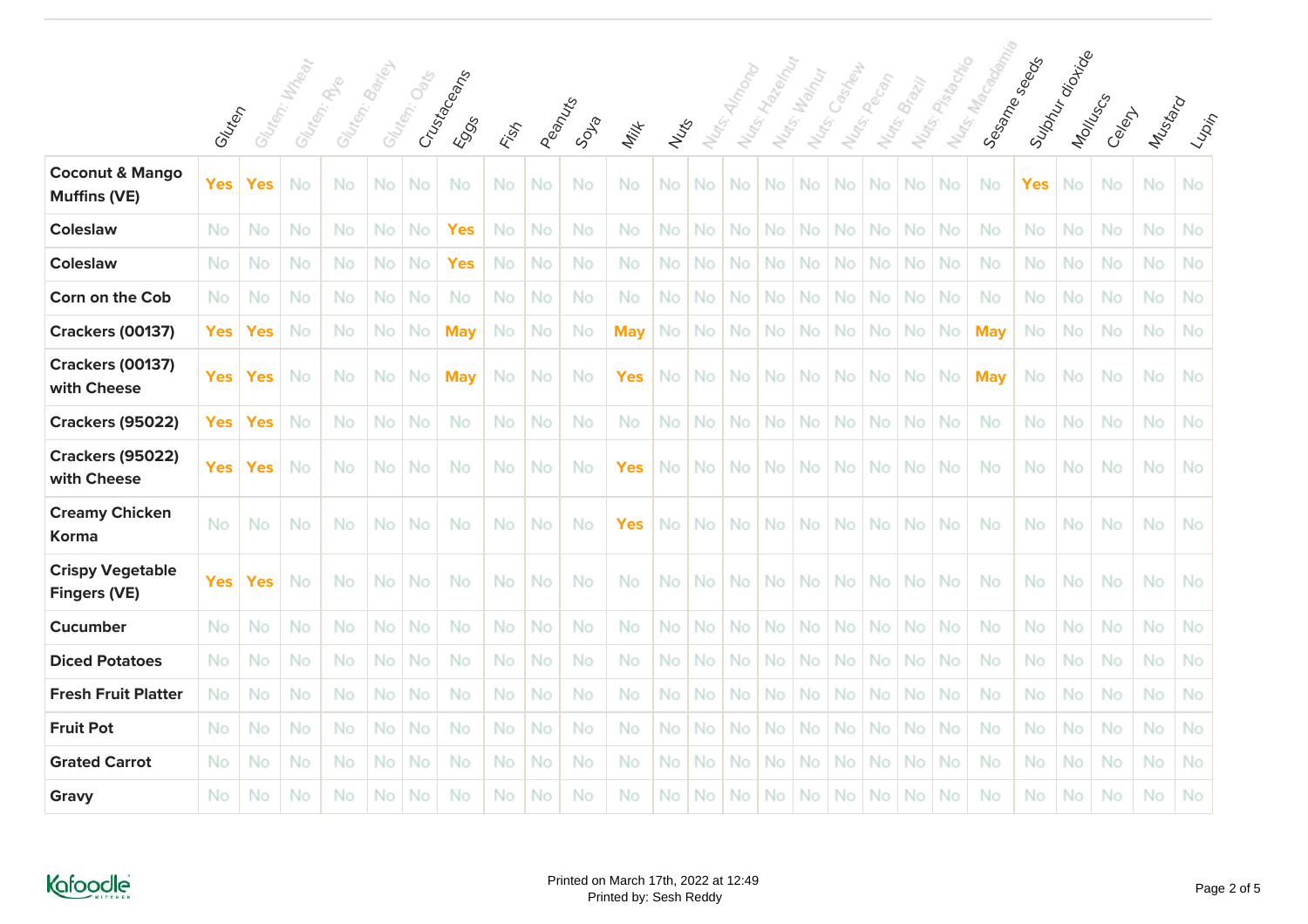|                                                      |            |            |               |                             |           |              |                             |           |    |                |            |           |                   |     |              |                       | Cashell   |               |              |            |                        |            |                         |            |            |                                            |
|------------------------------------------------------|------------|------------|---------------|-----------------------------|-----------|--------------|-----------------------------|-----------|----|----------------|------------|-----------|-------------------|-----|--------------|-----------------------|-----------|---------------|--------------|------------|------------------------|------------|-------------------------|------------|------------|--------------------------------------------|
|                                                      | Gluten     |            | Gluten: Water | Gluten: Bayl<br>Gluten: App |           | Gluten: Oats | Crustaceans<br><b>E</b> SOS | Fish      |    | Peanus<br>SDIP | Milk       | Nuts      | Nu <sub>dge</sub> |     | Nuts: Hallow | Nutes Manut<br>Notes: |           | Nutsi, people | Nuts: Brazil | Nues Pasta | Nutes Ma<br>Sesame see |            | Sulphur ois<br>Montuscy | Celent     | Mustard    | $\epsilon_{\varphi_{\alpha_{i_{\gamma}}}}$ |
| <b>Ham Baguette</b><br><b>Malted Wheat</b>           | <b>Yes</b> | Yes        | Yes           | <b>Yes</b>                  | No.       | No           | No                          | No        | No | No             | <b>May</b> | No        | No.               | No  | No           | No                    | No        | No            | No           | No         | No                     | No         | No                      | No         | No         | No                                         |
| <b>Ham Baguette</b><br>White                         | <b>Yes</b> | Yes        | No            | <b>Mav</b>                  | No.       | No           | No                          | Νo        | No | No             | No         | No        | No.               | No. | No.          | No.                   | No.       | No.           | No.          | No         | <b>May</b>             | No         | No                      | No         | No         | No                                         |
| <b>Homemade</b><br><b>Wedges</b>                     | <b>No</b>  | No         | No            | No                          | No        | No           | No                          | No.       | No | No             | No.        | No        | No.               | No. | No.          | No.                   | No.       | No.           | No           | No         | No                     | No         | No                      | No         | No         | No                                         |
| <b>Italian Inspired</b><br>Lasagne (V)               | <b>Yes</b> | <b>Yes</b> | <b>No</b>     | No                          | No.       | No           | No                          | No.       | No | Yes            | Yes        | No        | No.               | No. | No.          | No.                   | No.       | No.           | No           | <b>No</b>  | No                     | No         | No.                     | <b>Yes</b> | <b>Yes</b> | <b>No</b>                                  |
| <b>Jacket Potato with</b><br><b>Cheese (VE)</b>      | No         | No         | No            | No                          | No        | No           | No                          | No.       | No | No             | No         | No        | No.               | No. | <b>No</b>    | No.                   | <b>No</b> | No.           | <b>No</b>    | <b>No</b>  | No                     | <b>No</b>  | No                      | <b>No</b>  | <b>No</b>  | No                                         |
| <b>Jacket Potato With</b><br><b>Baked Beans (VE)</b> | No         | No         | No            | No                          | <b>No</b> | No           | No                          | No        | No | No             | No         | No        | No.               | No. | <b>No</b>    | No.                   | No.       | No.           | No           | <b>No</b>  | No                     | <b>No</b>  | No                      | No         | No         | No                                         |
| <b>Jacket Potato With</b><br>Cheese (V)              | No         | No         | No            | No                          | <b>No</b> | No           | No                          | No.       | No | No             | Yes        | No        | No.               | No. | <b>No</b>    | No.                   | No.       | No.           | No           | <b>No</b>  | No                     | <b>No</b>  | No                      | <b>No</b>  | No         | <b>No</b>                                  |
| <b>Jacket Potato with</b><br><b>Tuna Mayonnaise</b>  | No         | No         | No            | No                          | No.       | No           | <b>Yes</b>                  | Yes       | No | No             | No.        | <b>No</b> | No.               | No. | No.          | No.                   | No.       | No.           | <b>No</b>    | <b>No</b>  | No                     | <b>No</b>  | No.                     | No         | No.        | No                                         |
| <b>Lemon &amp; Herb</b><br><b>Chicken</b>            | No         | No         | No            | No                          | <b>No</b> | No           | No                          | No.       | No | No.            | No         | No        | No.               | No. | No.          | No.                   | No.       | No.           | <b>No</b>    | <b>No</b>  | No                     | <b>Yes</b> | No                      | <b>No</b>  | <b>No</b>  | No                                         |
| <b>Lemon &amp; Herb</b><br>Chicken (H)               | No         | No         | No            | No                          | No.       | No           | No                          | No.       | No | No             | No         | No        | No.               | No. | No.          | No.                   | No.       | No.           | <b>No</b>    | <b>No</b>  | No                     | <b>Yes</b> | No                      | <b>No</b>  | <b>No</b>  | No                                         |
| Lettuce                                              | No         | No         | No            | No                          | No        | No           | <b>No</b>                   | <b>No</b> | No | No.            | No         | No        | No.               | No  | No           | No                    | No.       | No.           | No           | <b>No</b>  | No.                    | No         | No                      | No         | <b>No</b>  | <b>No</b>                                  |
| <b>Mango Muffin (VE)</b>                             | <b>Yes</b> | <b>Yes</b> | No            | No                          | No        | No           | No.                         | No        | No | <b>Yes</b>     | No.        | No        | <b>No</b>         | No  | No           | No                    | No        | No.           | No           | No         | No.                    | No         | No                      | No         | No         | <b>No</b>                                  |
| <b>Mash Potato-Lamb</b><br>Weston                    | No         | No         | No            | No                          | No.       | No           | No                          | No.       | No | No             | Yes        | No.       | No.               | No. | No.          | No.                   | No l      | No.           | No           | <b>No</b>  | No                     | <b>No</b>  | No                      | <b>No</b>  | No         | <b>No</b>                                  |



seeds

orizioe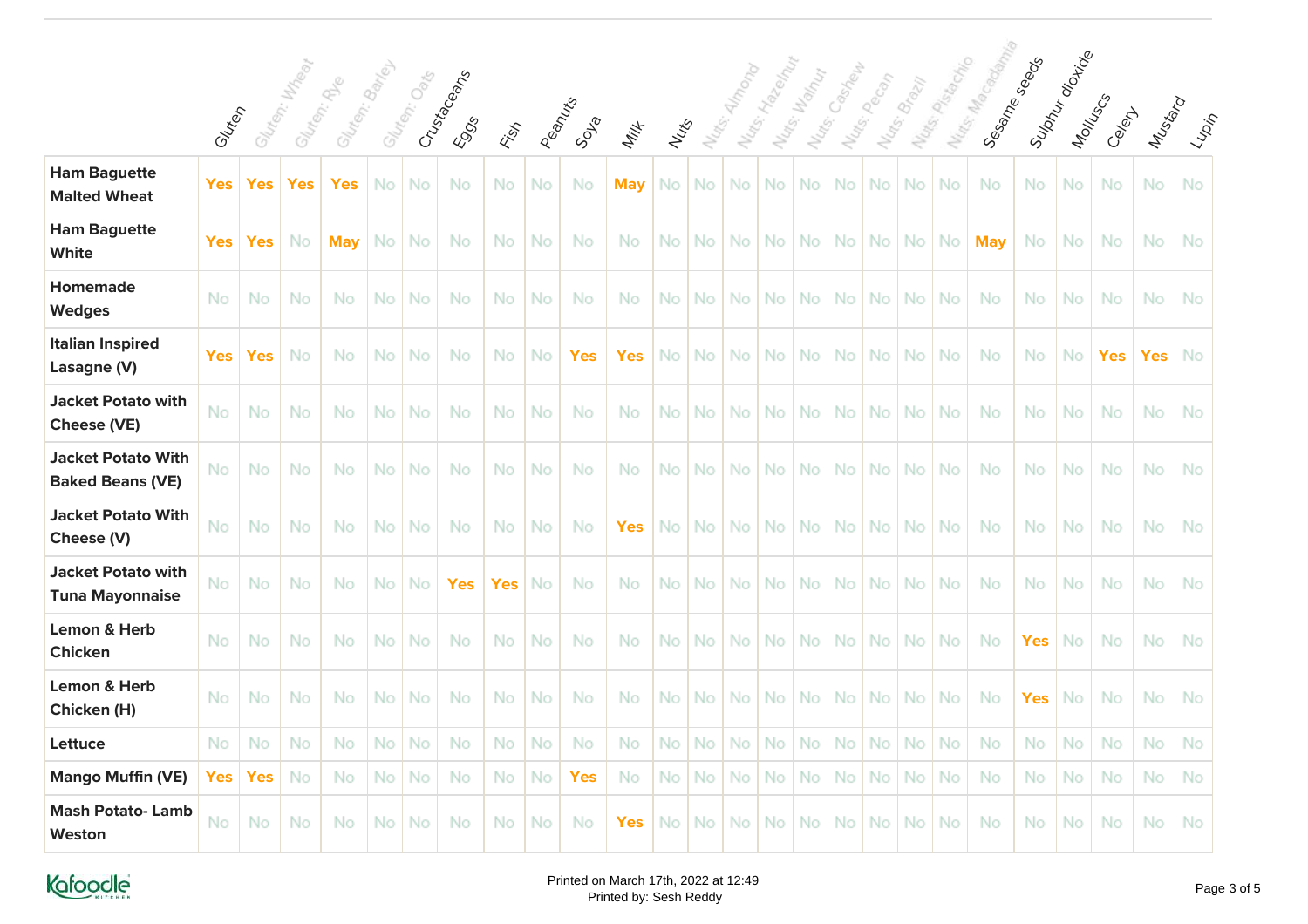|                                            |            |            | William | $\phi_{\!\scriptscriptstyle\! S}^{\!\scriptscriptstyle\! C}$ | $\mathcal{S}_{\partial r_{f_{\mathcal{O}_{j}}}}$ | $O_{\!\!\delta\!\!\!i\,\!\!\delta\!\!}$ |                            |      |        |            |            |      |                   |                   |     |                                      | Castrew           | Pecan             | <b>Brazil</b> |                                |                           |                            |           |            |            |                                                                                                                                                             |
|--------------------------------------------|------------|------------|---------|--------------------------------------------------------------|--------------------------------------------------|-----------------------------------------|----------------------------|------|--------|------------|------------|------|-------------------|-------------------|-----|--------------------------------------|-------------------|-------------------|---------------|--------------------------------|---------------------------|----------------------------|-----------|------------|------------|-------------------------------------------------------------------------------------------------------------------------------------------------------------|
|                                            | Gluten     | Gluter:    | Gluten: | Glutery.                                                     | Glutery.                                         |                                         | Crustaceans<br><b>ESSS</b> | Fish | Peanus | SDR        | Milk       | Nuts | Nu <sub>dg.</sub> | Nu <sub>dge</sub> |     | Nutrs: Van Mut<br>Nu <sub>dg</sub> . | Nu <sub>dge</sub> | Nu <sub>dge</sub> |               | Nu <sub>tor Pista de Dia</sub> | Murray Ma <sub>Godd</sub> | Suphyroja.<br>Sesame seads | Montuscs  | Celept     | Mustard    | $\langle \iota_{\!\mathop{\mathop{\vphantom{\dagger}\smash{\partial_{\!\mathop{\mathop{\scriptscriptstyle N}}}}}}\nolimits^{\prime}} \rangle_{\!\!\varphi}$ |
| <b>Mash Potato-</b><br><b>Simply Mash</b>  | No         | No         | No      | No                                                           | No                                               | No                                      | No                         | No   | No     | No         | No.        | No   | No.               | No                | No  | No                                   | No                | No.               | No            | No                             | No                        | No                         | No        | No         | No         | No                                                                                                                                                          |
| <b>McCains Wedges</b>                      | No         | No         | No      | No                                                           | No                                               | No                                      | No                         | No   | No     | <b>No</b>  | No         | No   | No.               | No                | No  | No                                   | <b>No</b>         | No                | No            | No                             | No                        | No                         | No        | No         | No         | No.                                                                                                                                                         |
| <b>Mexican Style Rice</b>                  | Νo         | No         | No      | No                                                           | No                                               | No                                      | <b>No</b>                  | No   | No     | <b>No</b>  | No.        | No   | No.               | No                | No  | No                                   | <b>No</b>         | No.               | No            | No                             | <b>No</b>                 | No.                        | No        | <b>Yes</b> | No         | No.                                                                                                                                                         |
| <b>Milk Custard</b>                        | No         | No         | No      | No                                                           | No                                               | No                                      | No                         | No   | No     | <b>No</b>  | <b>Yes</b> | No   | <b>No</b>         | No.               | No  | No                                   | <b>No</b>         | No.               | <b>No</b>     | No                             | <b>No</b>                 | No                         | No        | No         | No         | No                                                                                                                                                          |
| <b>Mixed Peppers</b>                       | No         | No         | No      | No                                                           | No                                               | No                                      | No                         | No   | No     | <b>No</b>  | No.        | No   | <b>No</b>         | No                | No  | No                                   | No                | No.               | No            | No                             | No                        | No                         | No        | No         | No         | No.                                                                                                                                                         |
| <b>Mixed Salad</b>                         | No         | No         | No      | No                                                           | No                                               | No                                      | No                         | No   | No     | No.        | No.        | No   | No.               | No                | No  | No                                   | No                | No.               | No            | <b>No</b>                      | No.                       | No                         | No        | No         | No         | No.                                                                                                                                                         |
| <b>Orange Cookie</b><br>(VE)               | <b>Yes</b> | <b>Yes</b> | No      | No                                                           | No                                               | No                                      | No                         | No   | No     | No         | No         | No   | No.               | <b>No</b>         | No  | No.                                  | No                | No.               | No            | No.                            | No                        | No                         | No        | No         | No         | No                                                                                                                                                          |
| <b>Oven Baked Chips</b>                    | No.        | No         | No      | No                                                           | No                                               | No                                      | No                         | No   | No     | No.        | No.        | No   | No                | No                | No  | No                                   | No                | No                | No            | No                             | No.                       | No                         | No        | No         | No         | No.                                                                                                                                                         |
| Peas                                       | No         | No         | No      | No                                                           | No                                               | No                                      | No                         | No   | No     | No         | No         | No   | No.               | No                | No  | No.                                  | No.               | No.               | No            | No                             | No                        | No                         | No        | No         | No         | No                                                                                                                                                          |
| <b>Pineapple</b>                           | No         | No         | No      | No                                                           | No                                               | No                                      | <b>No</b>                  | No   | No     | No.        | No.        | No   | No.               | No                | No  | No                                   | No                | No.               | No            | No                             | No.                       | No                         | No        | No         | No         | No.                                                                                                                                                         |
| <b>Potato Dippers</b>                      | No         | No         | No      | No                                                           | No                                               | No                                      | No                         | No   | No     | No         | No.        | No   | <b>No</b>         | No                | No  | No                                   | No                | No                | No            | No                             | No                        | No                         | No        | No         | No         | No.                                                                                                                                                         |
| <b>Potato Salad</b>                        | No         | No         | No      | No                                                           | No                                               | No                                      | <b>Yes</b>                 | No   | No     | No.        | No         | No   | No.               | No                | No  | No                                   | No                | No.               | No            | No                             | No                        | No                         | No        | No         | No         | No.                                                                                                                                                         |
| <b>Red Velvet Sponge</b>                   | <b>Yes</b> | <b>Yes</b> | No      | No                                                           | No                                               | No                                      | <b>Yes</b>                 | No   | No     | No.        | No.        | No   | <b>No</b>         | No                | No  | No                                   | No                | No                | No            | No                             | No.                       | No                         | No        | No         | No         | No.                                                                                                                                                         |
| <b>Salmon &amp; Broccoli</b><br>Pasta      | <b>Yes</b> | <b>Yes</b> | No      | No                                                           | No.                                              | -No                                     | No                         | Yes  | No     | <b>May</b> | Yes        | No.  | No.               | No.               | No. | No.                                  | No.               | No.               | <b>No</b>     | No.                            | No                        | No.                        | <b>No</b> | <b>Yes</b> | <b>Yes</b> | No                                                                                                                                                          |
| <b>Sausage Roll (VE)</b>                   | <b>Yes</b> | <b>Yes</b> | No      | No                                                           | No                                               | No                                      | No                         | No   | No     | No         | No.        | No   | <b>No</b>         | No                | No  | No                                   | No                | No                | No            | No                             | No                        | No                         | No        | No         | No         | No                                                                                                                                                          |
| <b>Sausage Toad in</b><br>the Hole (VE)    | Yes        | <b>Yes</b> | No      | No                                                           | No.                                              | -No                                     | No                         | No   | No     | <b>Yes</b> | No.        | No.  | No.               | No.               | No. | No.                                  | No l              | No.               | No            | No.                            | No.                       | No.                        | <b>No</b> | No         | No.        | No.                                                                                                                                                         |
| <b>Spaghetti</b><br><b>Bolognaise (VE)</b> | <b>Yes</b> | Yes        | No      | No                                                           | No                                               | No                                      | No                         | No   | No     | <b>Yes</b> | No         | No.  | No.               | No                | No. | No.                                  | No l              | No.               | No            | No                             | No.                       | No.                        | No        | <b>Yes</b> | No         | No                                                                                                                                                          |

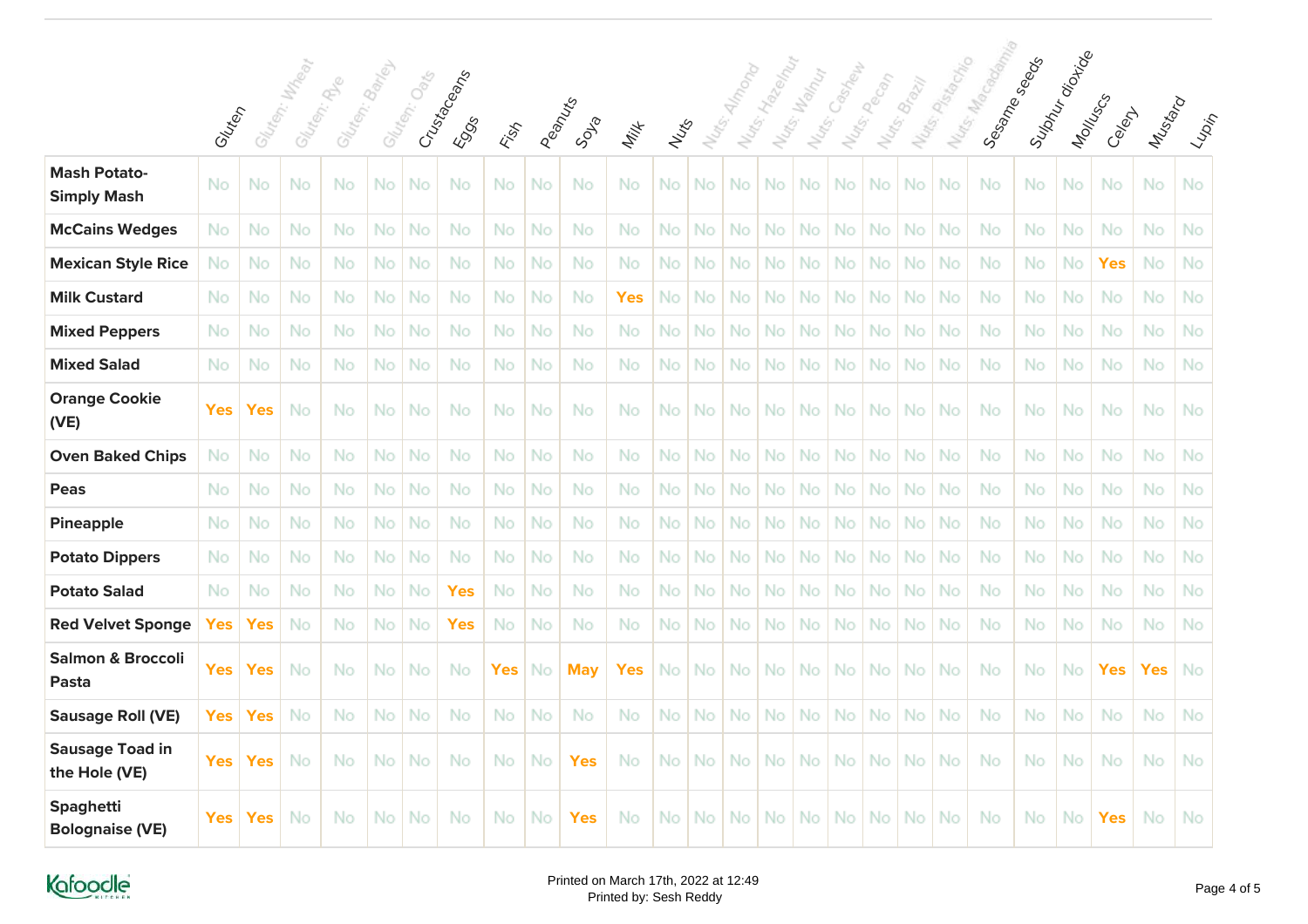|                                                                    |            |            |               |                              |           |               |                     |            |           |            |            |      |       |      |                  |                             | Castrew |             |              | Nuts: Placedon | Nuts Ma <sub>Goodm</sub><br>Sesame seads | Sulphur diction |           |           |           |                                                                                                                                                                                                                                                                                                                                                                                                                                                                                                                                                                                                                                                                                                                                           |
|--------------------------------------------------------------------|------------|------------|---------------|------------------------------|-----------|---------------|---------------------|------------|-----------|------------|------------|------|-------|------|------------------|-----------------------------|---------|-------------|--------------|----------------|------------------------------------------|-----------------|-----------|-----------|-----------|-------------------------------------------------------------------------------------------------------------------------------------------------------------------------------------------------------------------------------------------------------------------------------------------------------------------------------------------------------------------------------------------------------------------------------------------------------------------------------------------------------------------------------------------------------------------------------------------------------------------------------------------------------------------------------------------------------------------------------------------|
|                                                                    | Gluten     |            | Sliter, Wales | Gluten: Bandes<br>Gliten: Re |           | Glategy: Oaks | Crustaceans<br>EOSS | Fish       | Peanuxs   | SDSB       | Milk       | Nuts | Nurg. |      | Nuts: Hagen      | Notes: Manufacture<br>Nuts. |         | Nots-people | Nuts. Brazil |                |                                          |                 | Montuscs  | Celex     | Mustard   | $\langle \iota_{\!\mathop{\mathop{\vphantom{\dagger}\hbox{$\scriptstyle\mathop{\scriptstyle\mathop{\scriptstyle\mathop{\scriptstyle\mathop{\scriptstyle\mathop{\scriptstyle\mathop{\scriptstyle\mathop{\scriptstyle\mathop{\scriptstyle\mathop{\scriptstyle\mathop{\scriptstyle\mathop{\scriptstyle\mathop{\scriptstyle\mathop{\scriptstyle\mathop{\scriptstyle\mathop{\scriptstyle\mathop{\scriptstyle\mathop{\scriptstyle\mathop{\scriptstyle\mathop{\scriptstyle\mathop{\scriptstyle\mathop{\scriptstyle\mathop{\scriptstyle\mathop{\scriptstyle\mathop{\scriptstyle\mathop{\scriptstyle\mathop{\scriptstyle\mathop{\scriptstyle\mathop{\scriptstyle\mathop{\scriptstyle\mathop{\scriptstyle\mathop{\scriptstyle\mathop{\scriptstyle\$ |
| <b>Strawberry Iced</b><br><b>Fruit Smoothie (VE)</b>               | No.        | No         | No            | No.                          | <b>No</b> | No.           | <b>No</b>           | No         | No        | No         | No         | No I | No !  | No l | (No <sup>1</sup> | <b>No</b>                   | No.     | No.         | No.          | <b>No</b>      | <b>No</b>                                | No.             | No.       | No.       | No.       | <b>No</b>                                                                                                                                                                                                                                                                                                                                                                                                                                                                                                                                                                                                                                                                                                                                 |
| Sweetcorn                                                          | No         | No         | No            | No.                          | <b>No</b> | No.           | No                  | No         | No        | <b>No</b>  | No         | No.  | No I  | No.  | No.              | No                          | No.     | No.         | No.          | No             | No                                       | <b>No</b>       | <b>No</b> | <b>No</b> | No        | <b>No</b>                                                                                                                                                                                                                                                                                                                                                                                                                                                                                                                                                                                                                                                                                                                                 |
| <b>Tuna Mayo</b><br><b>Baguette Malted</b><br>Wheat                | <b>Yes</b> | Yes        | <b>Yes</b>    | <b>Yes</b>                   |           | No No         | <b>Yes</b>          | <b>Yes</b> | No.       | No.        | <b>May</b> |      |       |      |                  | No   No   No   No   No   No |         |             | No No No     |                | <b>No</b>                                | No.             | No.       | <b>No</b> | <b>No</b> | No.                                                                                                                                                                                                                                                                                                                                                                                                                                                                                                                                                                                                                                                                                                                                       |
| <b>Tuna Mayo</b><br><b>Baguette White</b>                          | <b>Yes</b> | <b>Yes</b> | No.           | <b>May</b>                   |           | No No         | <b>Yes</b>          | <b>Yes</b> | <b>No</b> | <b>No</b>  | <b>No</b>  |      |       |      |                  | No   No   No   No   No   No |         |             | No No No     |                | <b>May</b>                               | <b>No</b>       | No.       | No.       | No.       | <b>No</b>                                                                                                                                                                                                                                                                                                                                                                                                                                                                                                                                                                                                                                                                                                                                 |
| <b>White Cabbage</b>                                               | <b>No</b>  | No         | No            | No.                          | <b>No</b> | No.           | No                  | <b>No</b>  | No        | <b>No</b>  | <b>No</b>  | No.  | No.   | No.  | No.              | No                          | No      | No.         | No.          | <b>No</b>      | <b>No</b>                                | <b>No</b>       | <b>No</b> | <b>No</b> | No        | <b>No</b>                                                                                                                                                                                                                                                                                                                                                                                                                                                                                                                                                                                                                                                                                                                                 |
| <b>Yeo Valley Organic</b><br><b>Mango &amp; Vanilla</b><br>Yoghurt | <b>No</b>  | No         | No.           | No.                          | No.       | No.           | No                  | No.        | <b>No</b> | No.        | <b>Yes</b> |      |       |      |                  |                             |         |             |              |                | <b>No</b>                                | <b>No</b>       | No I      | <b>No</b> | <b>No</b> | <b>No</b>                                                                                                                                                                                                                                                                                                                                                                                                                                                                                                                                                                                                                                                                                                                                 |
| <b>Yeo Valley Organic</b><br><b>Raspberry Yoghurt</b>              | No.        | No         | No            | No.                          | <b>No</b> | No.           | <b>No</b>           | No         | No        | <b>No</b>  | <b>Yes</b> |      |       |      |                  | No   No   No   No   No   No |         | No.         | No I         | N <sub>o</sub> | <b>No</b>                                | <b>No</b>       | No.       | No.       | No        | <b>No</b>                                                                                                                                                                                                                                                                                                                                                                                                                                                                                                                                                                                                                                                                                                                                 |
| <b>Yeo Valley Organic</b><br><b>Strawberry</b><br>Yoghurt          | <b>No</b>  | <b>No</b>  | No.           | No.                          | <b>No</b> | No.           | No                  | No.        | <b>No</b> | No         | <b>Yes</b> |      |       |      |                  | No   No   No   No   No   No |         |             | No No No     |                | <b>No</b>                                | <b>No</b>       | No I      | <b>No</b> | No.       | <b>No</b>                                                                                                                                                                                                                                                                                                                                                                                                                                                                                                                                                                                                                                                                                                                                 |
| Yorkshire<br><b>Puddings (VE)</b>                                  | <b>Yes</b> | <b>Yes</b> | No            | No.                          | <b>No</b> | No.           | No                  | No.        | No        | <b>Yes</b> | No         | No l |       |      |                  | No   No   No   No           | No I    | No.         | No.          | No.            | No                                       | No.             | No.       | No.       | No        | No.                                                                                                                                                                                                                                                                                                                                                                                                                                                                                                                                                                                                                                                                                                                                       |

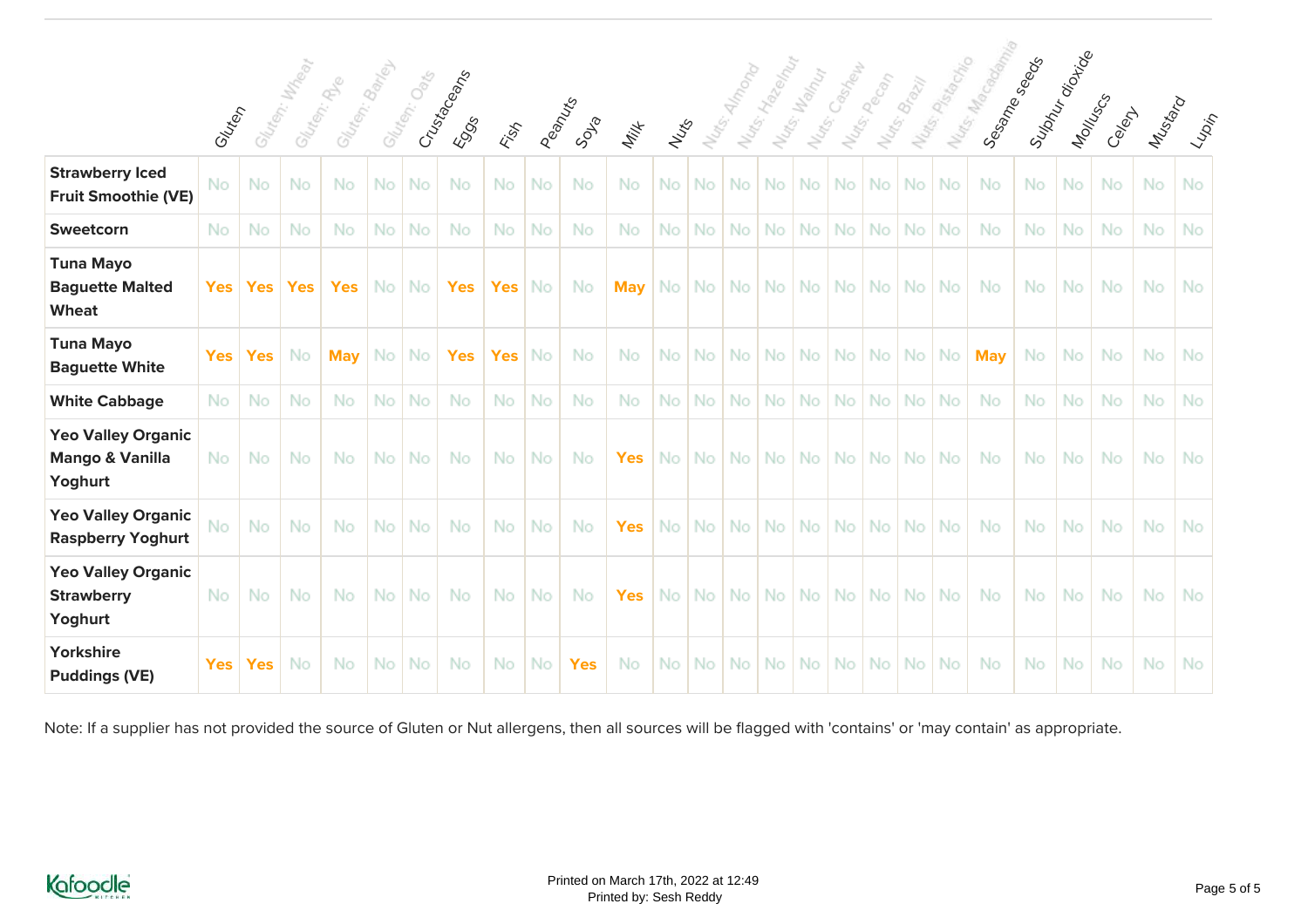# **All Sites Allergen Datasheet** Menu Group: **Primary Spring Summer Menu 2022 - Week 3** Menu: **Any Menu**

|                                                   |            |                 |            |                                |      |              |                      |     |        |           |            |      |           | <b>Almong</b> |                  |                                     | Casheur   |             |               |              |                                               |     |                            |        |            |                                                                                                                            |
|---------------------------------------------------|------------|-----------------|------------|--------------------------------|------|--------------|----------------------|-----|--------|-----------|------------|------|-----------|---------------|------------------|-------------------------------------|-----------|-------------|---------------|--------------|-----------------------------------------------|-----|----------------------------|--------|------------|----------------------------------------------------------------------------------------------------------------------------|
|                                                   | Gluten     | Glategy, Mateor |            | Gluten: Banel<br>Glater: R. R. |      | Gluten: Oats | Crusta Ceans<br>EOSS | ESS | Peanus | SDR       | Milk       | Nuts | Nurg.     |               | Nuts: Hallow Riv | Nutrs: Wally<br>Nu <sub>tts</sub> . |           | Nuts: Pecon | Nutrs, Brazil | Nurs Passage | Nos. Ma <sub>rocopio</sub><br>Sessine Steeper |     | Supply-dipting<br>Montuscs | Celent | Mustard    | $\langle \iota_{\!\scriptscriptstyle\mathcal{W}\! \scriptscriptstyle\mathcal{P}}\rangle_{\!\scriptscriptstyle\mathcal{P}}$ |
| <b>50 50 Rice</b>                                 | No         | No              | No         | No                             | No   | No           | No                   | No  | No     | No        | No         | No   | No        | No            | No               | No                                  | No        | No          | No            | No           | No                                            | No  | No                         | No     | No         | No                                                                                                                         |
| <b>Baked Beans</b>                                | No         | No              | No         | No.                            | No I | No           | No                   | No  | No     | No.       | No.        | No.  | No.       | <b>No</b>     | No               | <b>No</b>                           | No.       | No.         | No            | <b>No</b>    | No.                                           | No. | No                         | No     | No.        | No                                                                                                                         |
| <b>Beetroot</b>                                   | No         | No              | No         | No                             | No I | No           | No                   | No  | No     | <b>No</b> | No         | No   | No.       | <b>No</b>     | No               | No                                  | No.       | No.         | No            | No           | No                                            | No  | No                         | No     | No         | No                                                                                                                         |
| <b>Broccoli</b>                                   | No         | No              | No         | No.                            | No I | No           | No                   | No  | No     | No.       | No.        | No   | No.       | No            | No.              | No                                  | No.       | No.         | No            | <b>No</b>    | No.                                           | No  | No                         | No     | No.        | No                                                                                                                         |
| <b>Carrots</b>                                    | No         | No              | No         | <b>No</b>                      | No I | No           | No                   | No  | No     | <b>No</b> | No.        | No   | No.       | No            | No.              | No                                  | <b>No</b> | No.         | No            | No           | No.                                           | No  | No                         | No     | No         | No                                                                                                                         |
| <b>Cauliflower</b>                                | No         | No              | No         | No.                            | No I | No           | No                   | No  | No     | No.       | No.        | No   | No.       | <b>No</b>     | No.              | <b>No</b>                           | No.       | No.         | No            | No           | No                                            | No  | No                         | No     | No.        | No                                                                                                                         |
| <b>Cheese Baguette</b><br><b>Malted Wheat (V)</b> | <b>Yes</b> | <b>Yes</b>      | <b>Yes</b> | <b>Yes</b>                     | No I | No           | No                   | No  | No     | No        | Yes        | No.  | No.       | <b>No</b>     | No.              | No                                  | No.       | No.         | No.           | <b>No</b>    | No                                            | No  | No                         | No     | No         | No                                                                                                                         |
| <b>Cheese Baguette</b><br>White (V)               | <b>Yes</b> | <b>Yes</b>      | No         | <b>May</b>                     |      | No No        | No                   | No  | No     | No        | <b>Yes</b> | No.  | No.       | <b>No</b>     | No.              | <b>No</b>                           | No.       | No.         | No.           | <b>No</b>    | <b>May</b>                                    | No. | No                         | No     | No.        | No                                                                                                                         |
| <b>Cheese Baguette</b><br>White (VE)              | <b>Yes</b> | <b>Yes</b>      | No         | <b>May</b>                     |      | No No        | No                   | No  | No     | No        | No.        |      | No   No   | <b>No</b>     |                  | No No                               | No I      | No.         | No l          | -No          | <b>May</b>                                    | No. | No                         | No     | No.        | No                                                                                                                         |
| <b>Cheesy Tomato</b><br>Pasta (V)                 | <b>Yes</b> | <b>Yes</b>      | No         | No.                            |      | No   No      | No                   | No  | No     | No.       | <b>Yes</b> |      | No   No   | <b>No</b>     | No.              | No.                                 | No.       | No.         | No.           | <b>No</b>    | No.                                           | No. | No                         | No     | No.        | No                                                                                                                         |
| <b>Cherry Tomatoes</b>                            | No         | No              | No         | No.                            | No I | No           | No                   | No  | No     | <b>No</b> | <b>No</b>  | No   | No.       | No            | No               | No                                  | No.       | No.         | No            | No           | No                                            | No  | No                         | No     | No.        | No                                                                                                                         |
| <b>Cold Pasta Salad</b>                           | <b>Yes</b> | <b>Yes</b>      | No         | No.                            | No l | No.          | <b>Yes</b>           | No  | No     | No.       | No.        | No   | No.       | <b>No</b>     | No.              | <b>No</b>                           | No.       | No.         | No            | <b>No</b>    | No.                                           | No. | No                         | No     | No.        | No                                                                                                                         |
| <b>Cold Pasta Salad</b><br>(VE)                   | <b>Yes</b> | <b>Yes</b>      | No         | No                             | No I | No.          | No                   | No  | No     | No        | No.        | No   | No.       | No.           | No.              | <b>No</b>                           | No.       | No.         | No            | <b>No</b>    | No                                            | No  | No                         | No     | <b>Yes</b> | No                                                                                                                         |
| <b>Coleslaw</b>                                   | No         | No              | No         | No.                            | No.  | No           | <b>Yes</b>           | No  | No     | <b>No</b> | No.        | No   | <b>No</b> | No            | No               | No                                  | No        | No.         | No            | <b>No</b>    | No.                                           | No  | No                         | No     | No         | No                                                                                                                         |
| <b>Coleslaw</b>                                   | No         | No              | No         | No                             | No.  | No           | <b>Yes</b>           | No  | No     | No        | No         | No   | No.       | No            | No.              | No.                                 | No.       | No.         | No            | No           | No                                            | No  | No                         | No     | No         | No                                                                                                                         |

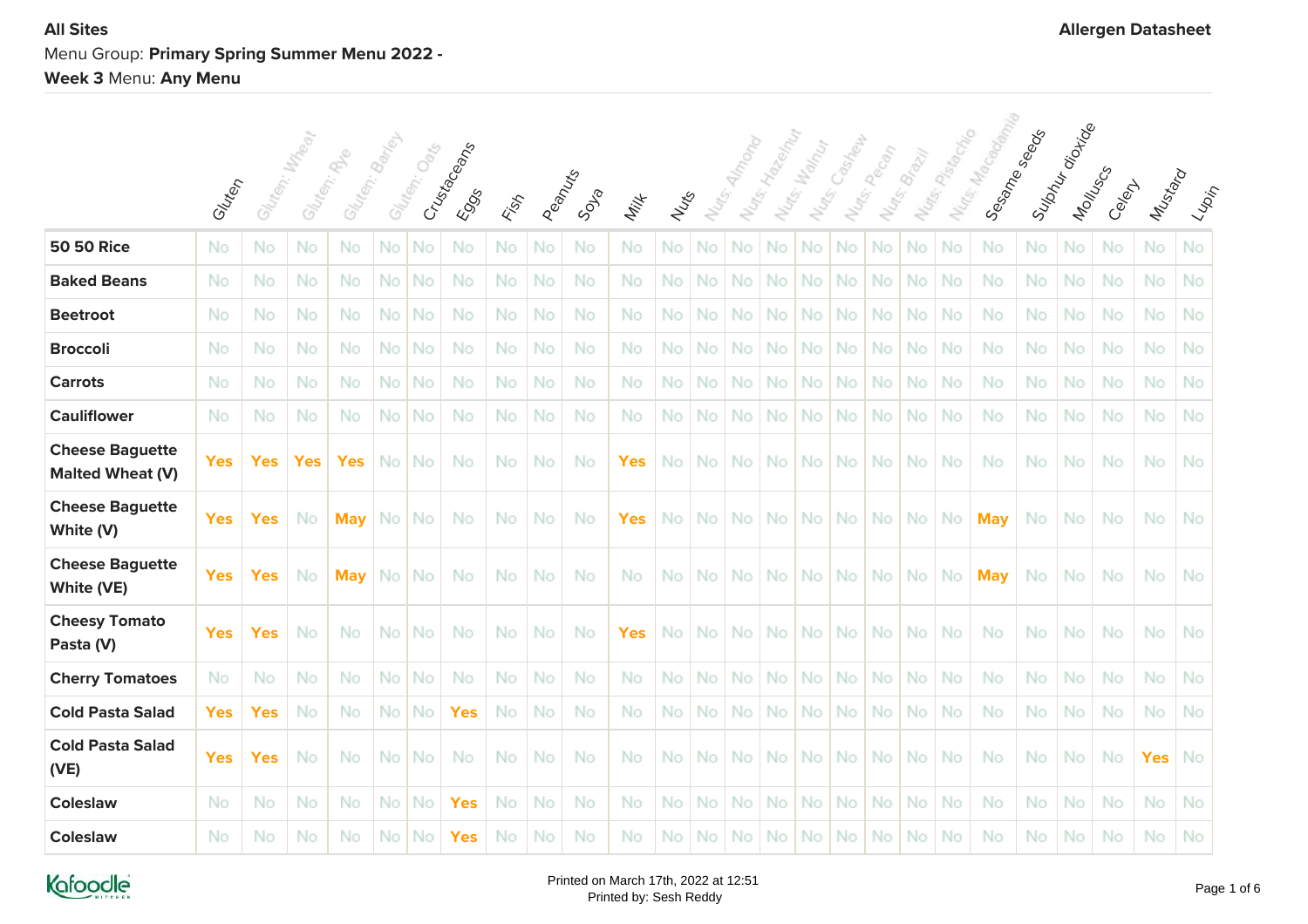|                                                  |            |               |            |                                 |      |              |                      |           |          |            |            |      |                   |     |                 |                                     | Casinewa |            |              |                   |                                    |             |          |        |           |    |
|--------------------------------------------------|------------|---------------|------------|---------------------------------|------|--------------|----------------------|-----------|----------|------------|------------|------|-------------------|-----|-----------------|-------------------------------------|----------|------------|--------------|-------------------|------------------------------------|-------------|----------|--------|-----------|----|
|                                                  | Glutery    | Gliten: Mysen |            | Gluten: Banjou<br>Gliten: River |      | Gluten, Oaks | Crusta Ceans<br>EOSS | ESS       | Peantrys | Soula      | Milk       | Nuts | Nu <sub>dge</sub> |     | Nutes-Hagendall | Nutrs: Wallach<br>Nu <sub>dge</sub> |          | Nuts.pecon | Notre Brazil | Nutsis Passantino | Mutes MacGallama<br>I Segme Seeder | Suphyration | Montuscs | Celext | Mustard   |    |
| Corn on the Cob                                  | No         | No            | No         | No                              | No   | No           | No                   | No        | No       | No         | No         | No.  | No.               | No  | No              | No                                  | No.      | No         | No           | No                | No                                 | No          | No       | No     | No        | No |
| <b>Crackers (00137)</b>                          | <b>Yes</b> | <b>Yes</b>    | No         | No                              | No   | No           | <b>May</b>           | No        | No       | No         | May        | No   | No                | No  | No              | No                                  | No       | No         | No           | No                | <b>May</b>                         | No          | No       | No     | No        | No |
| <b>Crackers (00137)</b><br>with Cheese           | <b>Yes</b> | Yes           | No         | No                              | No.  | No.          | <b>May</b>           | No        | No       | No         | Yes        | No.  | No.               | No  | No              | No                                  | No       | No         | No           | No                | <b>May</b>                         | No          | No       | No     | No        | No |
| <b>Crackers (95022)</b>                          | <b>Yes</b> | <b>Yes</b>    | No         | No                              | No.  | No           | No                   | No        | No       | No         | No         | No.  | No                | No  | No.             | No                                  | No.      | No         | No           | No                | <b>No</b>                          | No          | No       | No     | No        | No |
| <b>Crackers (95022)</b><br>with Cheese           | <b>Yes</b> | <b>Yes</b>    | No         | No                              | No I | <b>No</b>    | No                   | No.       | No       | No         | <b>Yes</b> | No I | No.               | No. | No.             | No l                                | No.      | No.        | No.          | No                | No                                 | No.         | No       | No     | No.       | No |
| <b>Crispy Country</b><br><b>Bake Burger (VE)</b> | Yes        | Yes           | No         | No                              | No.  | <b>No</b>    | No                   | No        | No       | <b>Yes</b> | No         | No.  | No.               | No. | No.             | No                                  | No.      | No.        | No.          | No                | <b>May</b>                         | No          | No       | No     | No.       | No |
| <b>Cucumber</b>                                  | No         | No            | No         | No                              | No.  | <b>No</b>    | No                   | No        | No       | No         | No.        | No.  | No                | No. | No.             | No                                  | No.      | No.        | No.          | No                | No.                                | No          | No       | No     | No        | No |
| <b>Fresh Fruit Platter</b>                       | No         | No            | No         | No                              | No   | No           | No                   | No.       | No       | No         | No         | No.  | No                | No  | No              | No                                  | No.      | No         | No           | No                | No                                 | No          | No       | No     | No        | No |
| <b>Fruit Jelly</b>                               | No         | No            | No         | No                              | No.  | No           | No                   | No        | No       | No         | No         | No   | No                | No  | No              | No                                  | No.      | No         | No           | No                | No                                 | No          | No       | No     | No        | No |
| <b>Fruit Jelly</b>                               | No         | No            | No         | No                              | No.  | No           | No                   | No        | No       | No         | No         | No.  | No                | No  | <b>No</b>       | No                                  | No.      | No         | No           | No                | No                                 | No          | No       | No     | No        | No |
| <b>Fruit Jelly</b>                               | No         | No            | No         | No                              | No.  | No           | No                   | <b>No</b> | No       | No         | No.        | No.  | No                | No  | <b>No</b>       | No                                  | No.      | No         | No           | No                | No.                                | No          | No       | No     | <b>No</b> | No |
| <b>Fruit Pot</b>                                 | No         | No            | No         | No                              | No.  | No           | No                   | No        | No       | No         | No.        | No.  | No                | No  | No              | No.                                 | No       | No         | No           | No                | No                                 | No          | No       | No     | No        | No |
| <b>Grated Carrot</b>                             | No         | No            | No         | No                              | No.  | No           | No                   | <b>No</b> | No       | No         | No.        | No.  | No                | No  | <b>No</b>       | No                                  | No.      | No         | No.          | No                | No                                 | No          | No       | No     | No        | No |
| Gravy                                            | No         | No            | No         | No                              | No.  | No           | No                   | No        | No       | No         | No         | No   | No                | No  | No              | No                                  | No       | No         | No           | No                | No                                 | No          | No       | No     | No        | No |
| <b>Ham Baguette</b><br><b>Malted Wheat</b>       | <b>Yes</b> | Yes           | <b>Yes</b> | <b>Yes</b>                      | No.  | No           | No                   | No        | No       | No         | May        | No.  | No                | No  | No              | No                                  | No       | No         | No           | No                | No                                 | No          | No       | No     | No        | No |
| <b>Ham Baguette</b><br>White                     | <b>Yes</b> | <b>Yes</b>    | No         | <b>May</b>                      | No.  | No           | No                   | No        | No       | No         | No         | No   | No                | No  | No.             | No.                                 | No.      | No.        | No.          | No                | <b>May</b>                         | No          | No       | No     | No        | No |

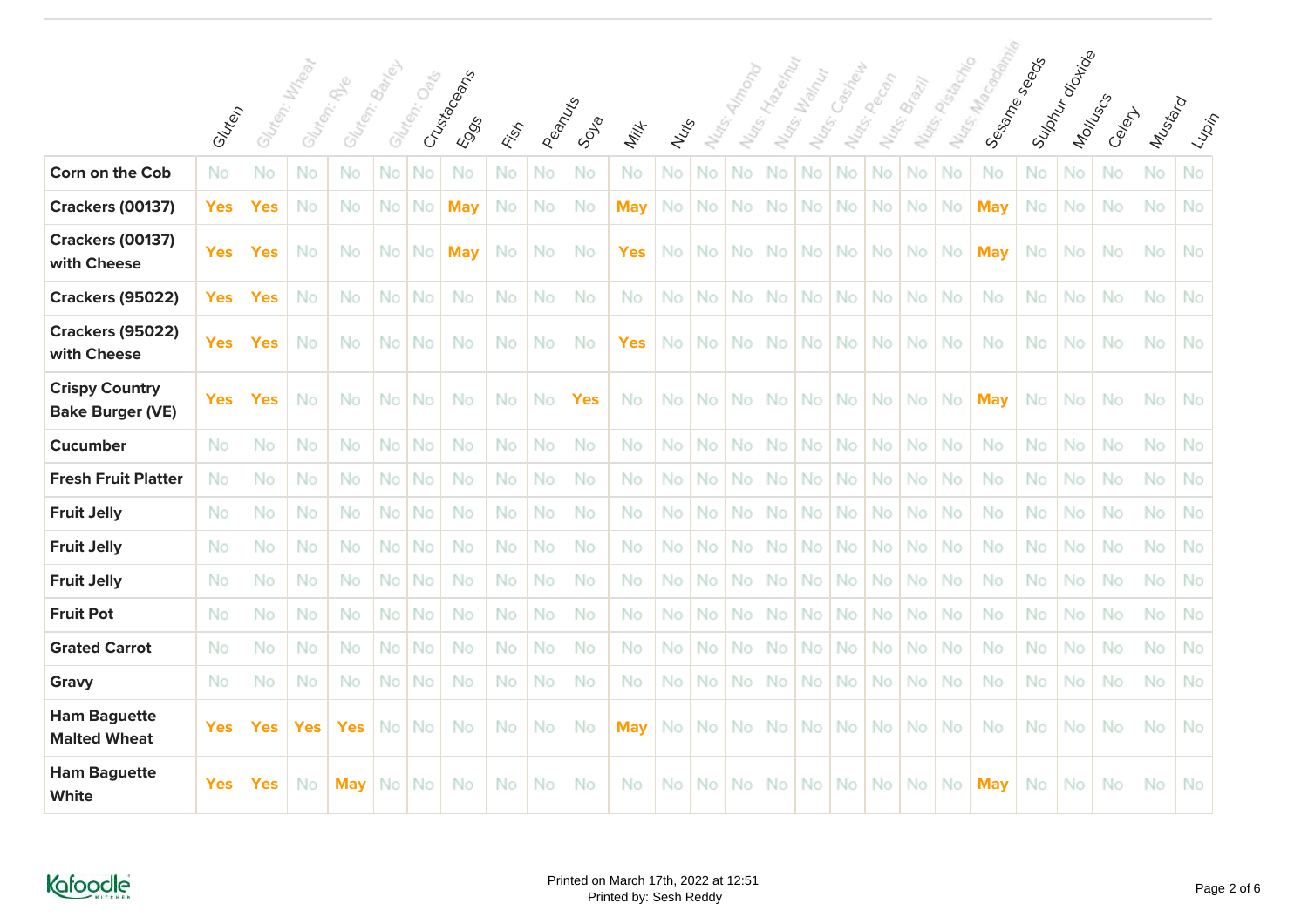|                                                      |            |                 |    |                              |      |              |                              |      |        |            |            |        |                     | <b>Almong</b> |                 |                       | Castrew   | Pecan |              |                     |                           |              |                          |          |            |                      |
|------------------------------------------------------|------------|-----------------|----|------------------------------|------|--------------|------------------------------|------|--------|------------|------------|--------|---------------------|---------------|-----------------|-----------------------|-----------|-------|--------------|---------------------|---------------------------|--------------|--------------------------|----------|------------|----------------------|
|                                                      | Gluten     | Gluten: Millest |    | Gluten: Bander<br>Glaten: Re |      | Gluten: Oaks | Crusta Ceans<br><b>E</b> OSS | Fish | Peanus | SDR        | Milk       | Nutris | Nu <sub>dge</sub> . |               | Nuts: Hallow My | Nutrs: Wally<br>Nuts. | Notes:    |       | Nutr. Brazil | Natisch Pista of Ma | Nurse Ma <sub>Godda</sub> | Sesame seads | Suphyrojokid<br>Montuscy | Celent A | Mustard    | $\frac{2}{\sqrt{2}}$ |
| <b>Homemade</b><br><b>Wedges</b>                     | No         | No              | No | No                           | No   | No           | No                           | No   | No     | No         | No         | No     | No                  | No            | No              | No                    | No        | No    | No           | No                  | <b>No</b>                 | No           | No                       | No       | No         | No                   |
| <b>Honey Mustard</b><br><b>Chicken</b>               | <b>May</b> | <b>May</b>      | No | No                           | No.  | No           | No                           | No   | No     | <b>Yes</b> | No         | No I   | No.                 | No            | No I            | No.                   | No.       | No.   | No I         | -No                 | No                        | No.          | No                       | No       | <b>Yes</b> | No                   |
| <b>Honey Mustard</b><br>Chicken (H)                  | <b>May</b> | <b>May</b>      | No | No                           | No.  | No           | No                           | No   | No     | <b>Yes</b> | No.        | No     | No.                 | No            | No l            | No.                   | <b>No</b> | No.   | No           | -No                 | No                        | No           | No                       | No       | <b>Yes</b> | No                   |
| <b>Hot Cheesy</b><br><b>Quesadillas (V)</b>          | <b>Yes</b> | <b>Yes</b>      | No | No                           | No I | No.          | No                           | No   | No     | No         | <b>Yes</b> |        | No No               | No            | No I            | No.                   | No.       | No.   | No           | No.                 | No                        | No.          | No                       | No       | No.        | No                   |
| <b>Jacket Potato with</b><br><b>Cheese (VE)</b>      | No         | No              | No | No                           | No.  | No           | No                           | No   | No     | No         | No.        | No     | No                  | No            | <b>No</b>       | No                    | No        | No.   | No           | No                  | No                        | No           | No                       | No       | No         | No                   |
| <b>Jacket Potato With</b><br><b>Baked Beans (VE)</b> | No         | No              | No | No                           | No.  | No           | No                           | No   | No     | No         | No.        | No I   | No.                 | No            | No.             | No                    | No        | No.   | No           | -No                 | No                        | No.          | No                       | No       | No         | No                   |
| <b>Jacket Potato With</b><br>Cheese (V)              | No         | No              | No | No                           | No.  | No           | No                           | No   | No     | No         | <b>Yes</b> | No I   | No.                 | No            | No.             | No                    | No        | No.   | No           | No                  | No                        | No           | No                       | No       | No         | No                   |
| <b>Jacket Potato with</b><br><b>Tuna Mayonnaise</b>  | No         | No              | No | No                           | No I | No.          | <b>Yes</b>                   | Yes  | No     | No         | No.        |        | No No               | No            | No              | No.                   | No.       | No.   | No   No      |                     | No                        | No.          | No                       | No       | No.        | No                   |
| <b>Lemon Drizzle</b><br>Cake (VE)                    | <b>Yes</b> | <b>Yes</b>      | No | No                           | No.  | No           | No                           | No   | No     | No         | No.        | No     | No.                 | No            | No.             | No                    | No        | No.   | No           | -No                 | No                        | <b>Yes</b>   | No                       | No       | No         | No                   |
| Lettuce                                              | No         | No              | No | No.                          | No.  | No           | No                           | No   | No     | No         | No.        | No.    | No.                 | No            | No              | No                    | No        | No.   | No.          | No                  | No                        | No           | No                       | No       | No         | No                   |
| <b>Margherita Pizza</b>                              | Yes        | <b>Yes</b>      | No | No                           | No   | No           | <b>May</b>                   | No   | No     | <b>Yes</b> | <b>Yes</b> | No     | No.                 | No            | No              | No                    | No        | No    | No           | No                  | No                        | No           | No                       | No       | No         | No                   |
| <b>McCains Roast</b><br><b>Potatoes</b>              | No         | No              | No | No                           | No.  | No           | No                           | No   | No     | No         | No         | No     | No.                 | No            | No.             | No                    | No        | No.   | No           | No.                 | No                        | No.          | No                       | No       | No         | No                   |
| <b>McCains Wedges</b>                                | No         | No              | No | No                           | No.  | No           | No                           | No   | No     | No         | No         | No.    | No.                 | No            | No              | <b>No</b>             | No.       | No.   | No           | <b>No</b>           | No                        | No           | No                       | No       | No         | No                   |

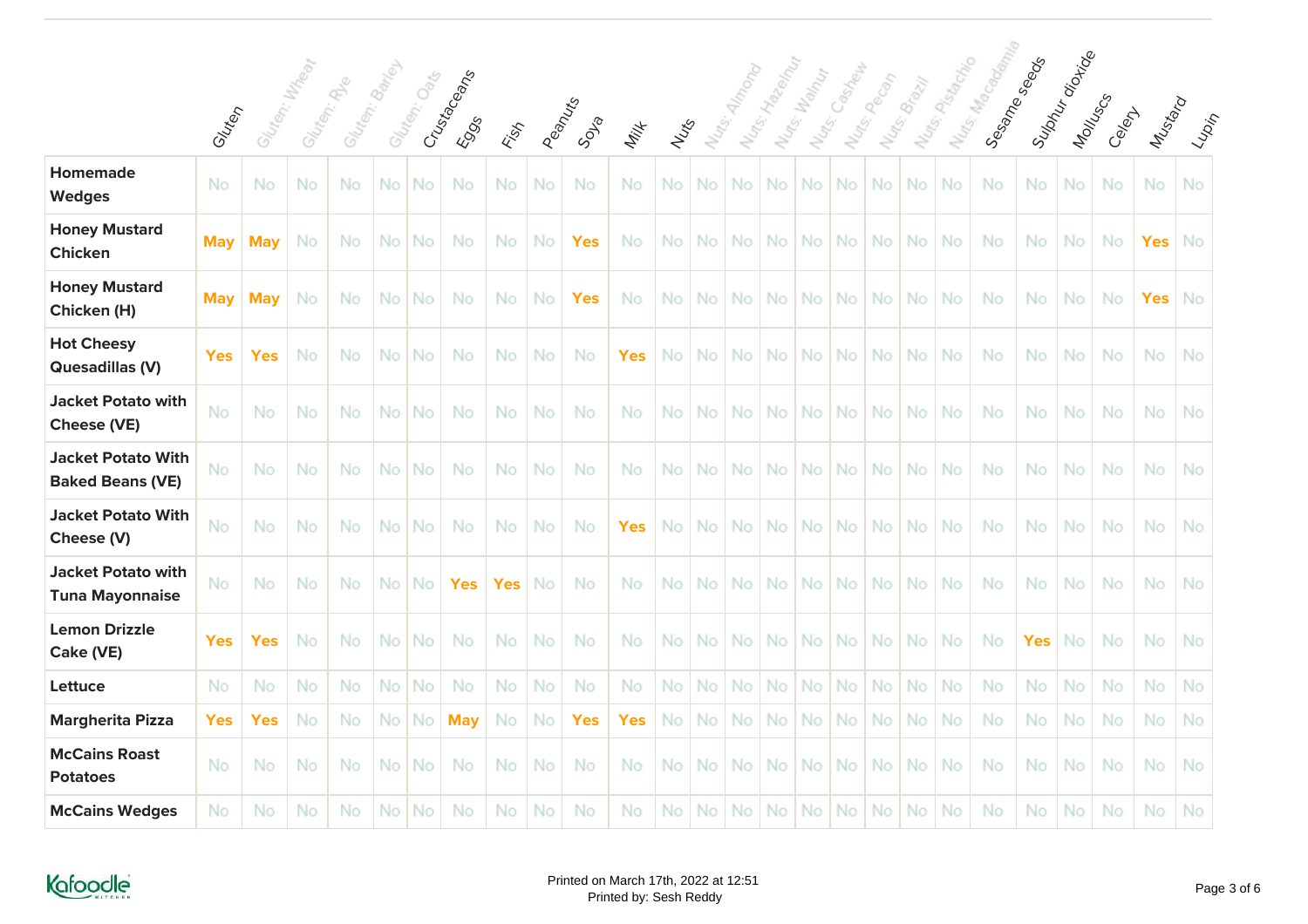|                                               |            |            | Wre     | $\mathcal{C}^{\!\!\mathcal{S}}$ |      |              |                          |            |           |            |            |      |                     |      |             |                      | Castrel   | Pecan     |               |               |                                        |           |                         |           |            |                                                                      |
|-----------------------------------------------|------------|------------|---------|---------------------------------|------|--------------|--------------------------|------------|-----------|------------|------------|------|---------------------|------|-------------|----------------------|-----------|-----------|---------------|---------------|----------------------------------------|-----------|-------------------------|-----------|------------|----------------------------------------------------------------------|
|                                               | Gluten     | Gluten:    | Gluten: | Gluten: Bank                    |      | Gluten: Oats | Crustages<br><b>ESSS</b> | ESS        | Peanus    | SDR        | Milk       | Nuts | Nu <sub>tts</sub> . |      | Nuts: Hazen | Nutss Wahy<br>Notes. | Nats:     |           | Nutrs, Brazil | Nutts: Plague | Norse Ma <sub>Good</sub><br>Sesame see |           | Suptyration<br>Montuscs | Celexy    | Mustard    | $\mathcal{L}_{\mathcal{U}_{\mathcal{O}_{\mathcal{V}_{\mathcal{V}}}}$ |
| <b>Mexican Fajitas</b><br>(VE)                | <b>Yes</b> | <b>Yes</b> | No      | No                              | No   | No           | No                       | No.        | No        | No.        | No         | No.  | No.                 | No.  | No          | No.                  | No.       | No.       | No.           | No            | No                                     | No        | No.                     | No        | <b>Yes</b> | No                                                                   |
| <b>Mince &amp; Onion</b><br>Puff (VE)         | <b>Yes</b> | <b>Yes</b> | No      | No                              | No   | No           | No                       | No         | No        | <b>Yes</b> | No         | No   | No                  | No.  | No          | No                   | No        | No.       | No.           | No            | No                                     | No        | No.                     | No        | No.        | No                                                                   |
| <b>Mixed Peppers</b>                          | No         | No         | No      | No                              | No.  | No           | No                       | No         | No        | No.        | No.        | No   | No.                 | No.  | No          | No.                  | No        | No.       | No.           | No            | No                                     | No        | No.                     | No        | No         | No                                                                   |
| <b>Mixed Salad</b>                            | No         | No         | No      | No                              | No   | No           | No                       | No         | No        | No.        | No         | No   | <b>No</b>           | No.  | No          | <b>No</b>            | No        | No.       | No.           | No            | No                                     | No        | No                      | No        | No.        | No                                                                   |
| Omega 3 Fish<br><b>Fingers</b>                | <b>Yes</b> | <b>Yes</b> | No      | No                              | No I | <b>No</b>    | No                       | <b>Yes</b> | No        | No.        | No.        | No.  | No.                 | No l | No l        | No.                  | No.       | No.       | No.           | <b>No</b>     | No                                     | No        | No.                     | No        | No.        | No                                                                   |
| <b>Organic Beef</b><br><b>Burger in a Bun</b> | <b>Yes</b> | <b>Yes</b> | No      | No                              | No   | No           | No                       | No         | No        | No         | No         | No   | No                  | No.  | No          | No.                  | <b>No</b> | No.       | No.           | No            | <b>May</b>                             | No        | No                      | No        | No         | No                                                                   |
| <b>Oven Baked Chips</b>                       | No         | No         | No      | No                              | No.  | No           | No                       | No         | No        | No.        | No.        | No   | No.                 | No.  | No          | <b>No</b>            | <b>No</b> | No.       | No.           | <b>No</b>     | <b>No</b>                              | No        | No.                     | No        | No         | No                                                                   |
| Peas                                          | No         | No         | No      | No                              | No   | No           | No                       | No         | No        | No.        | No.        | No   | No.                 | No.  | No          | <b>No</b>            | <b>No</b> | No.       | No.           | No            | <b>No</b>                              | No        | No                      | No        | No.        | No                                                                   |
| <b>Pineapple</b>                              | No         | No         | No      | No                              | No   | No           | No                       | No         | No        | No         | No.        | No   | No                  | No.  | No          | No                   | No        | <b>No</b> | No            | No            | <b>No</b>                              | No        | No                      | No        | No         | No                                                                   |
| <b>Potato Salad</b>                           | No         | No         | No      | No                              | No l | No.          | <b>Yes</b>               | No         | <b>No</b> | No.        | No.        | No.  | No.                 | No.  | No          | No.                  | <b>No</b> | No.       | No.           | <b>No</b>     | <b>No</b>                              | <b>No</b> | No.                     | <b>No</b> | No.        | No                                                                   |
| <b>Raspberry Ripple</b><br><b>Arctic Roll</b> | <b>Yes</b> | <b>Yes</b> | No      | No                              | No   | No           | <b>Yes</b>               | No         | No        | <b>Yes</b> | <b>Yes</b> | No.  | <b>No</b>           | No.  | No          | No.                  | No        | No.       | No.           | No            | No                                     | No        | <b>No</b>               | No        | No.        | No                                                                   |
| <b>Roast British Beef</b>                     | No         | No         | No      | No                              | No   | No           | No                       | No         | No        | No.        | No         | No   | No                  | No.  | No          | <b>No</b>            | No        | No.       | No.           | <b>No</b>     | No                                     | No        | No.                     | No        | No.        | No                                                                   |
| <b>Roast Potatoes</b><br>(Vac Pack)           | No         | No         | No      | No                              |      | No No        | No                       | No         | <b>No</b> | No.        | No.        | No.  | No.                 | No l | No          | No.                  | No.       | No.       | No.           | <b>No</b>     | No                                     | No        | No.                     | No        | No.        | No                                                                   |
| <b>Spanish Style</b><br><b>Pieces (VE)</b>    | <b>Yes</b> | <b>Yes</b> | No      | No                              | No   | No           | No                       | No         | No        | No         | No         | No   | No.                 | No.  | No          | No.                  | <b>No</b> | No.       | No.           | No            | No                                     | No        | No.                     | No        | No         | No                                                                   |
| <b>Spring Greens</b>                          | No         | No         | No      | No                              | No   | No           | No                       | No         | No        | No         | No.        | No   | No.                 | No.  | <b>No</b>   | No.                  | No        | No.       | No.           | No            | No                                     | No        | No.                     | No        | No         | No                                                                   |



seeds

oi<sub>doide</sub>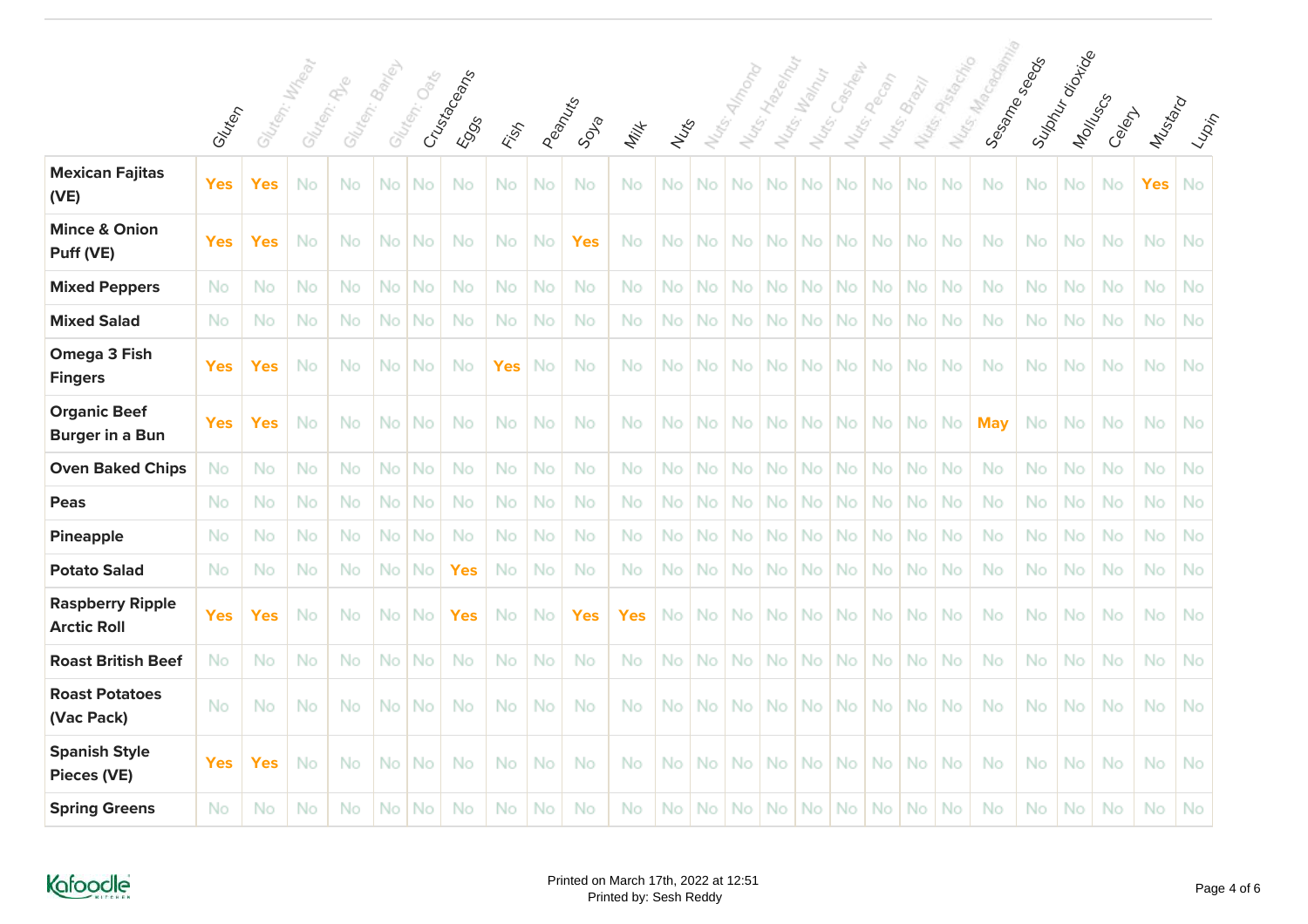|                                                                           |            |                | I Nuts, Marsonamo<br>Suphyration<br>Sesame Seads<br>I Notes Passage<br>I Nats: Hallow River<br>Almong<br>Castrew<br>Nuts: Wandy<br>Nuts, People<br>Nutro, Brazil |                              |      |              |                               |            |        |            |            |       |                     |           |           |           |     |     |       |                |            |           |           |                    |            |                      |
|---------------------------------------------------------------------------|------------|----------------|------------------------------------------------------------------------------------------------------------------------------------------------------------------|------------------------------|------|--------------|-------------------------------|------------|--------|------------|------------|-------|---------------------|-----------|-----------|-----------|-----|-----|-------|----------------|------------|-----------|-----------|--------------------|------------|----------------------|
|                                                                           | Gluten     | Glancha Mandel |                                                                                                                                                                  | Gluten: Bariel<br>Gliten: Re |      | Gluten: Oaks | Crustecements<br><b>E</b> 995 | Fish       | Peanus | SDIP       | Milk       | Nutre | Nu <sub>tte</sub> . |           |           | Nuts.     |     |     |       |                |            |           |           | Montuscy<br>Celept | Mustard    | $\frac{2}{\sqrt{2}}$ |
| <b>Sweet Potato &amp;</b><br><b>Chickpea Tikka</b><br>Masala (VE)         | No         | No             | No                                                                                                                                                               | No                           | No.  | <b>No</b>    | No                            | No         | No     | No         | No         | No    | No.                 | No        | <b>No</b> | <b>No</b> | No. | No. | No    | No             | No         | No        | No        | <b>Yes</b>         | <b>Yes</b> | No                   |
| Sweetcorn                                                                 | No         | No             | No                                                                                                                                                               | No                           | No.  | <b>No</b>    | No                            | No         | No     | No         | No         | No    | No.                 | No        | No        | No        | No  | No  | No    | No             | No.        | No        | No        | No                 | No         | No                   |
| <b>Tuna Mayo</b><br><b>Baguette Malted</b><br><b>Wheat</b>                | <b>Yes</b> | <b>Yes</b>     | <b>Yes</b>                                                                                                                                                       | <b>Yes</b>                   |      | No   No      | <b>Yes</b>                    | <b>Yes</b> | No     | <b>No</b>  | <b>May</b> | No i  | No.                 |           | No No     | No.       | No. | No. | No l  | No.            | No.        | <b>No</b> | No        | No                 | No.        | No                   |
| <b>Tuna Mayo</b><br><b>Baguette White</b>                                 | <b>Yes</b> | <b>Yes</b>     | No                                                                                                                                                               | <b>May</b>                   | No.  | No           | <b>Yes</b>                    | <b>Yes</b> | No     | No         | No         | No.   | No.                 | No        | No.       | No        | No. | No. | No.   | No             | <b>May</b> | No        | No        | No                 | No         | No                   |
| <b>Tuna Pasta Salad</b>                                                   | <b>Yes</b> | <b>Yes</b>     | No                                                                                                                                                               | No                           | No.  | No           | <b>Yes</b>                    | <b>Yes</b> | No     | No         | No         | No    | No.                 | No        | No        | No        | No. | No  | No    | No             | No         | No        | No        | No                 | No         | No                   |
| <b>Yeo Valley</b><br><b>Organic Mango &amp;</b><br><b>Vanilla Yoghurt</b> | No         | No             | No                                                                                                                                                               | No                           | No.  | No.          | No                            | No         | No     | No         | <b>Yes</b> | No.   | No.                 | <b>No</b> | No.       | No.       | No. | No. | No.   | -No            | No         | No        | No        | No                 | No.        | No                   |
| <b>Yeo Valley</b><br><b>Organic Raspberry</b><br>Yoghurt                  | No         | No             | No                                                                                                                                                               | No                           | No I | No.          | No                            | No.        | No     | <b>No</b>  | Yes        | No I  | No I                |           | No No     | No.       | No. | No. | No.   | N <sub>o</sub> | No.        | No.       | <b>No</b> | No                 | No.        | No                   |
| <b>Yeo Valley</b><br>Organic<br><b>Strawberry</b><br>Yoghurt              | No         | No             | No                                                                                                                                                               | No                           | No.  | No.          | No                            | No         | No     | No         | <b>Yes</b> | No.   | No.                 | No        | No.       | No        | No  | No  | No.   | <b>No</b>      | No         | No        | No        | No                 | No         | No                   |
| <b>Yorkshire Pudding</b>                                                  | <b>Yes</b> | <b>Yes</b>     | No                                                                                                                                                               | No                           | No.  | No           | <b>Yes</b>                    | No         | No     | No         | <b>Yes</b> | No    | No.                 | No        | No        | No        | No  | No  | No    | No             | No         | No        | No        | No                 | No         | No                   |
| <b>Yorkshire</b><br><b>Puddings (VE)</b>                                  | <b>Yes</b> | <b>Yes</b>     | No                                                                                                                                                               | No                           | No I | No.          | No                            | <b>No</b>  | No     | <b>Yes</b> | No         | No.   | No.                 | No        | No.       | No.       | No. | No. | No l  | N <sub>o</sub> | No         | No.       | No        | No                 | No         | No                   |
| <b>Zesty Sponge</b>                                                       | <b>Yes</b> | <b>Yes</b>     | No                                                                                                                                                               | No                           |      | No No        | <b>Yes</b>                    | No.        | No     | <b>May</b> | No         | No i  | No.                 |           | No No     | No.       | No. | No. | No No |                | No         | No.       | No        | No                 | No         | No                   |

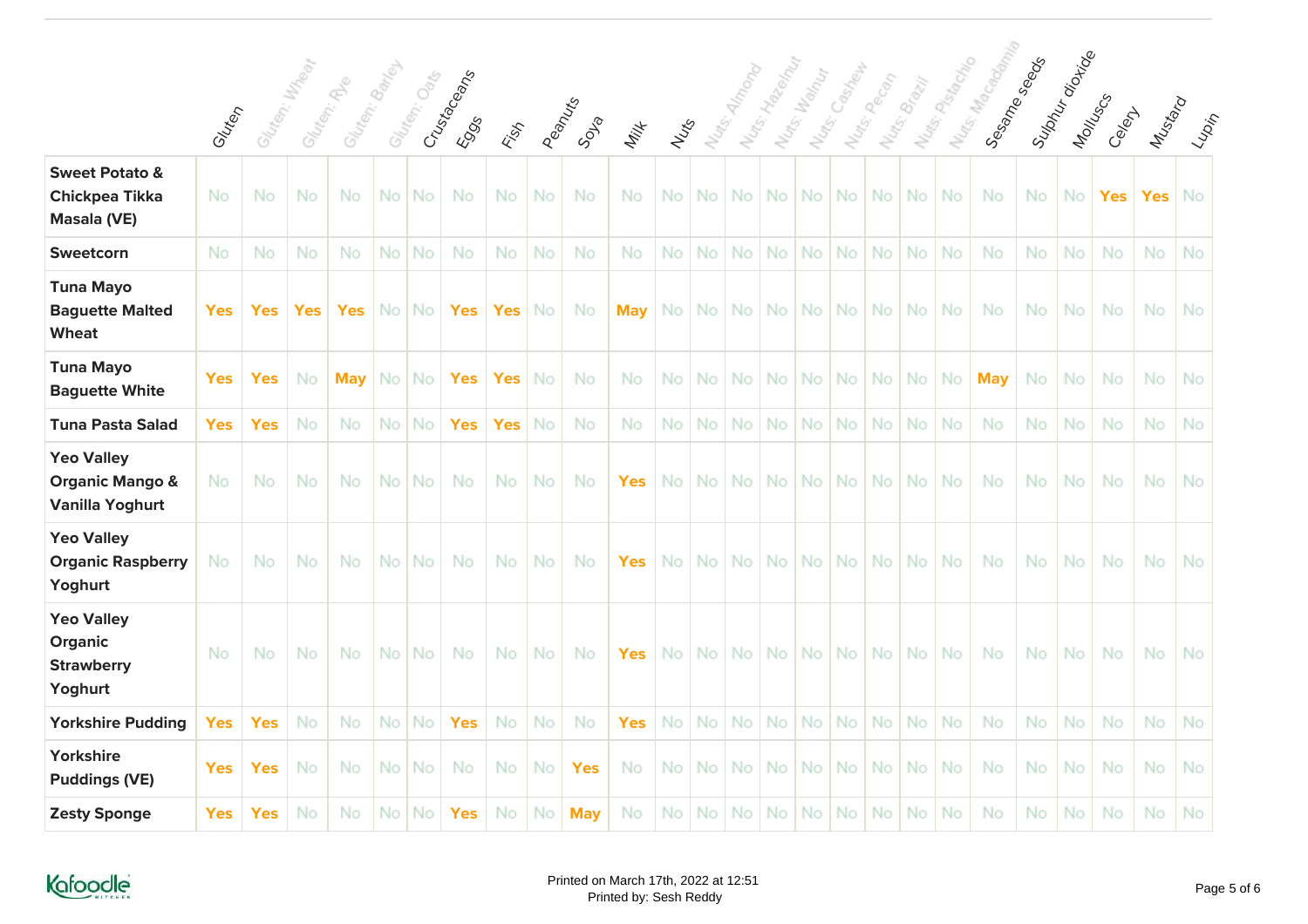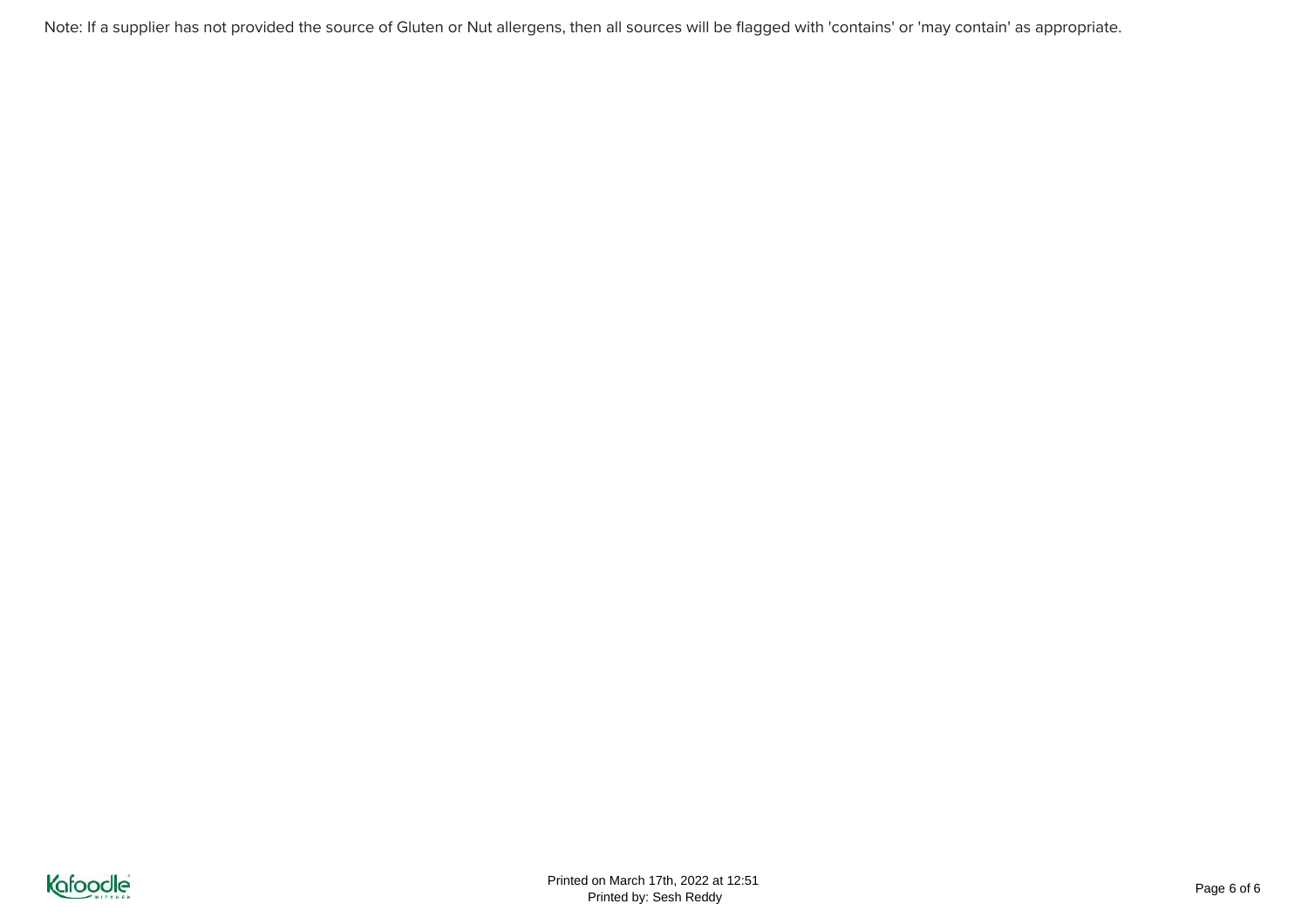|                                            |            |            |               |               |                |              |                      |            |           |            |            | Sulphyroide<br>Nurs, Macquan<br>Sessime Seepers<br>Nutris Passage<br>Hazennun<br>Cashell<br>Nutes: Wally<br>Pecan<br>Nuts: Brazil |                     |           |           |       |                    |     |    |     |           |           |           |            |            |                                                                                                                             |
|--------------------------------------------|------------|------------|---------------|---------------|----------------|--------------|----------------------|------------|-----------|------------|------------|-----------------------------------------------------------------------------------------------------------------------------------|---------------------|-----------|-----------|-------|--------------------|-----|----|-----|-----------|-----------|-----------|------------|------------|-----------------------------------------------------------------------------------------------------------------------------|
|                                            | Glutery    |            | Gluten: Mxden | Glaten: River | Glutegi, Banje | Gluten: Oets | Crusta Ceans<br>EOSS | Fish       | Peanus    | SDSB       | Milk       | Nutris                                                                                                                            | Nu <sub>tts</sub> . | Nuts:     |           | Nats. | Nu <sub>ds</sub> . |     |    |     |           |           | Montuscy  | Celent     | Mustard    | $\langle \iota_{\!\scriptscriptstyle\mathcal{W}\! \scriptscriptstyle\mathcal{P}}\! \iota_{\!\scriptscriptstyle\mathcal{P}}$ |
| <b>Oven Roasted</b><br><b>Chicken</b>      | No         | No         | No            | No            | No.            | No           | No                   | No         | No        | No         | No         | No                                                                                                                                | No                  | No        | No        | No    | No                 | No  | No | No. | <b>No</b> | <b>No</b> | No        | No         | No.        | No                                                                                                                          |
| <b>Jollof Rice</b>                         | No         | No         | No            | No            | No             | No           | No                   | No         | No        | No         | No         | No                                                                                                                                | No                  | No        | No        | No    | No                 | No  | No | No  | No        | No        | No        | <b>Yes</b> | <b>Yes</b> | No                                                                                                                          |
| <b>Chicken Rogan</b><br>Josh               | No         | No         | No.           | No            | No.            | No           | No                   | No         | No        | No         | No         | No.                                                                                                                               | No.                 | No        | No        | No.   | <b>No</b>          | No  | No | No. | No        | <b>No</b> | <b>No</b> | No         | <b>Yes</b> | No                                                                                                                          |
| <b>Carbonara</b>                           | <b>Yes</b> | <b>Yes</b> | No            | No            | No.            | No           | No                   | No         | No.       | <b>May</b> | <b>Yes</b> | <b>No</b>                                                                                                                         | No                  | No        | No.       | No    | No                 | No  | No | No. | No        | No        | No        | No         | <b>Yes</b> | No                                                                                                                          |
| <b>Creamy Fish Pie</b>                     | <b>Yes</b> | <b>Yes</b> | No            | No            | No.            | No           | No                   | <b>Yes</b> | No        | No         | <b>Yes</b> | No.                                                                                                                               | No                  | No        | No        | No    | No                 | No  | No | No. | No        | No        | <b>No</b> | <b>Yes</b> | No         | No                                                                                                                          |
| <b>Tuna Pasta Bake</b>                     | <b>Yes</b> | <b>Yes</b> | No            | No            | No             | No           | No                   | <b>Yes</b> | No        | No         | <b>Yes</b> | No                                                                                                                                | No                  | No        | No        | No    | No                 | No  | No | No. | No        | No        | <b>No</b> | No         | <b>Yes</b> | No                                                                                                                          |
| <b>Cheese &amp; Onion</b><br>Quiche (V)    | <b>Yes</b> | <b>Yes</b> | No.           | No.           | No.            | No           | <b>Yes</b>           | No.        | <b>No</b> | <b>May</b> | <b>Yes</b> | No.                                                                                                                               | No.                 | No.       | No.       | No.   | <b>No</b>          | No  | No | No. | No        | <b>No</b> | <b>No</b> | No         | <b>Yes</b> | No                                                                                                                          |
| <b>Chocolate Sponge</b>                    | <b>Yes</b> | <b>Yes</b> | No            | No            | No.            | No           | <b>Yes</b>           | No         | No        | No         | No         | No                                                                                                                                | No                  | No        | No.       | No    | No                 | No  | No | No. | No        | No        | <b>No</b> | No         | No.        | No                                                                                                                          |
| <b>Chocolate Milk</b><br><b>Custard</b>    | No         | No         | No            | No            | No.            | No           | No                   | No         | No        | No         | <b>Yes</b> | No                                                                                                                                | No                  | No        | No        | No    | No                 | No  | No | No. | No        | No        | No        | No         | No         | No                                                                                                                          |
| <b>Chocolate Muffin</b>                    | <b>Yes</b> | <b>Yes</b> | No            | No            | No.            | No           | <b>Yes</b>           | No         | <b>No</b> | No         | No         | <b>No</b>                                                                                                                         | No                  | No        | No.       | No    | No                 | No. | No | No. | <b>No</b> | <b>No</b> | <b>No</b> | No         | <b>No</b>  | No                                                                                                                          |
| <b>Mango Muffin (VE)</b>                   | <b>Yes</b> | <b>Yes</b> | No            | No            | No.            | No           | No                   | No         | No        | <b>Yes</b> | No         | No                                                                                                                                | No                  | No        | No        | No    | No                 | No  | No | No  | No        | No        | No        | No         | No         | No                                                                                                                          |
| <b>Lemon Shortbread</b><br>(VE)            | <b>Yes</b> | <b>Yes</b> | No            | No            | No.            | No           | No                   | No         | No        | No         | No         | <b>No</b>                                                                                                                         | No                  | No        | <b>No</b> | No    | No                 | No. | No | No. | <b>No</b> | No        | No        | No         | No.        | No                                                                                                                          |
| <b>Apple &amp; Peach</b><br><b>Crumble</b> | <b>Yes</b> | <b>Yes</b> | <b>No</b>     | No            | No.            | No           | No                   | No         | No        | No         | No         | No.                                                                                                                               | No                  | No        | No        | No.   | No                 | No. | No | No. | <b>No</b> | No        | No        | No         | No         | No                                                                                                                          |
| <b>Apple Crumble</b><br>(VE)               | <b>Yes</b> | <b>Yes</b> | No            | No            | No.            | No           | No                   | No         | No        | No         | No         | No.                                                                                                                               | No                  | <b>No</b> | No.       | No.   | No                 | No. | No | No. | No.       | <b>No</b> | No        | No         | No         | No                                                                                                                          |